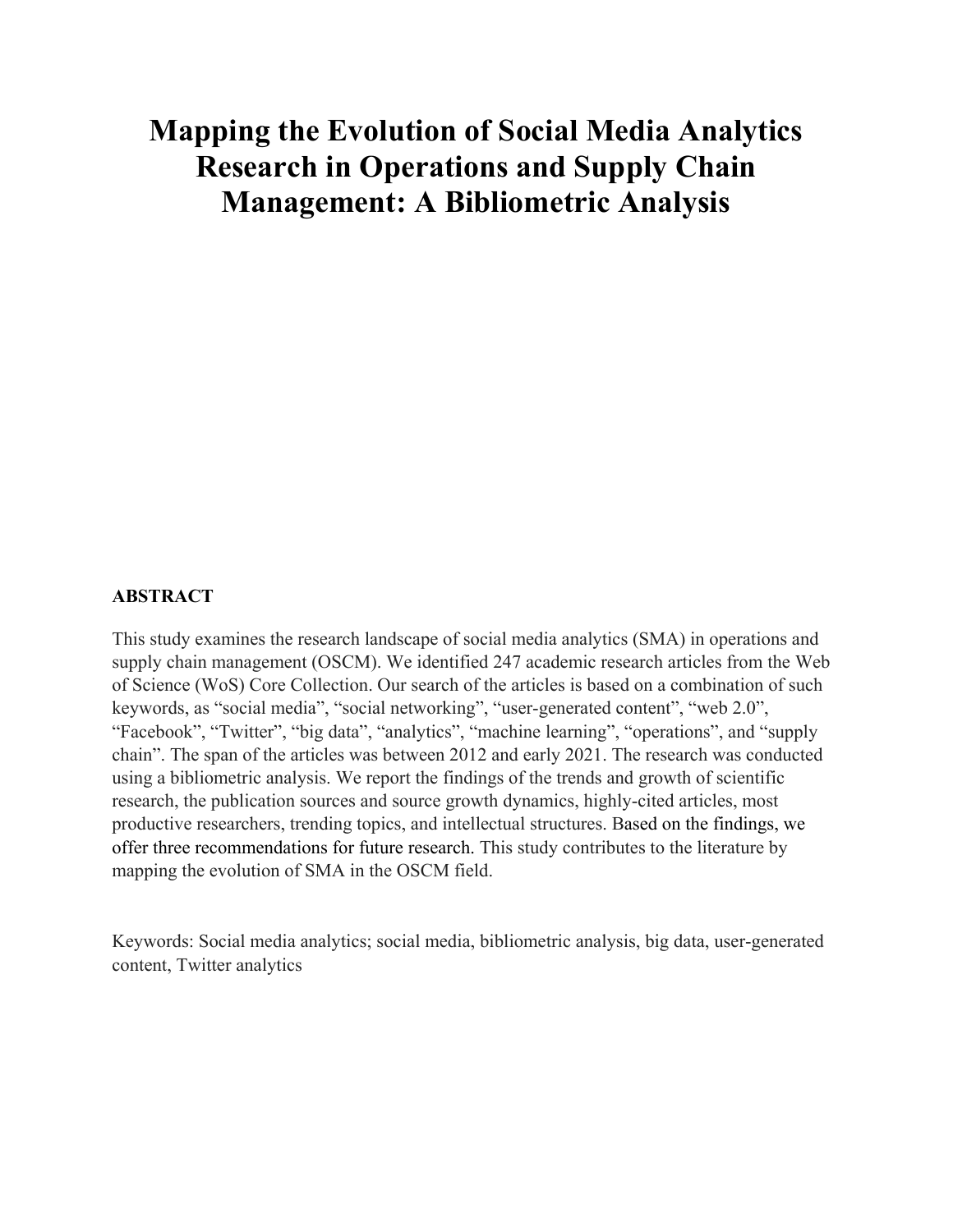#### **I. INTRODUCTION**

Social media or Web 2.0 offers so-called "affordance", "not what an object is, but rather what kinds of users it affords" and how it helps users. This concept is also coined "social media affordance" (Treem and Leonardi 2012). This popular technology enables increased connectivity and digital storage and traceability. The active roles of social media are popularly recognized in multiple disciplines (Kaplan and Haenlein 2010; Aral, Dellarocas, and Godes 2013). Some recent studies have considered the role of social media in the contexts of operations and supply chain management (OSCM). Social media is now recognized as a key digital tool for a variety of business activities, including sales, customer relationships, logistics, and stakeholder engagement, in both business-to-customer and business-to-business contexts (Chae, McHaney, and Sheu 2020). A recent study has identified several OSCM activities that can benefit from social media, including demand forecasting, sourcing, product development, delivery, return, and risk management (Huang, Potter, and Eyers 2020).

One of the key aspects of social media/Web 2.0 is that as social media technologies are used, new data are created and stored. This is a characteristic of digital technologies in general, which has increased the discussion about the role of big data and analytics for supply chain management (Maheshwari, Gautam, and Jaggi 2021). When compared with traditional digital technologies typically used by an organization or a network of businesses, social media technologies display some unique characteristics, including massive user groups, diverse data sources, and types, and relatively high openness of platform and data. These characteristics have created opportunities and challenges for utilizing the role of social media in OSCM. The growing interest in social media for OSCM is demonstrated by a journal issue focusing on the topic (Cheng et al. 2020). Relevant topics and approaches include an analytics approach to the value of social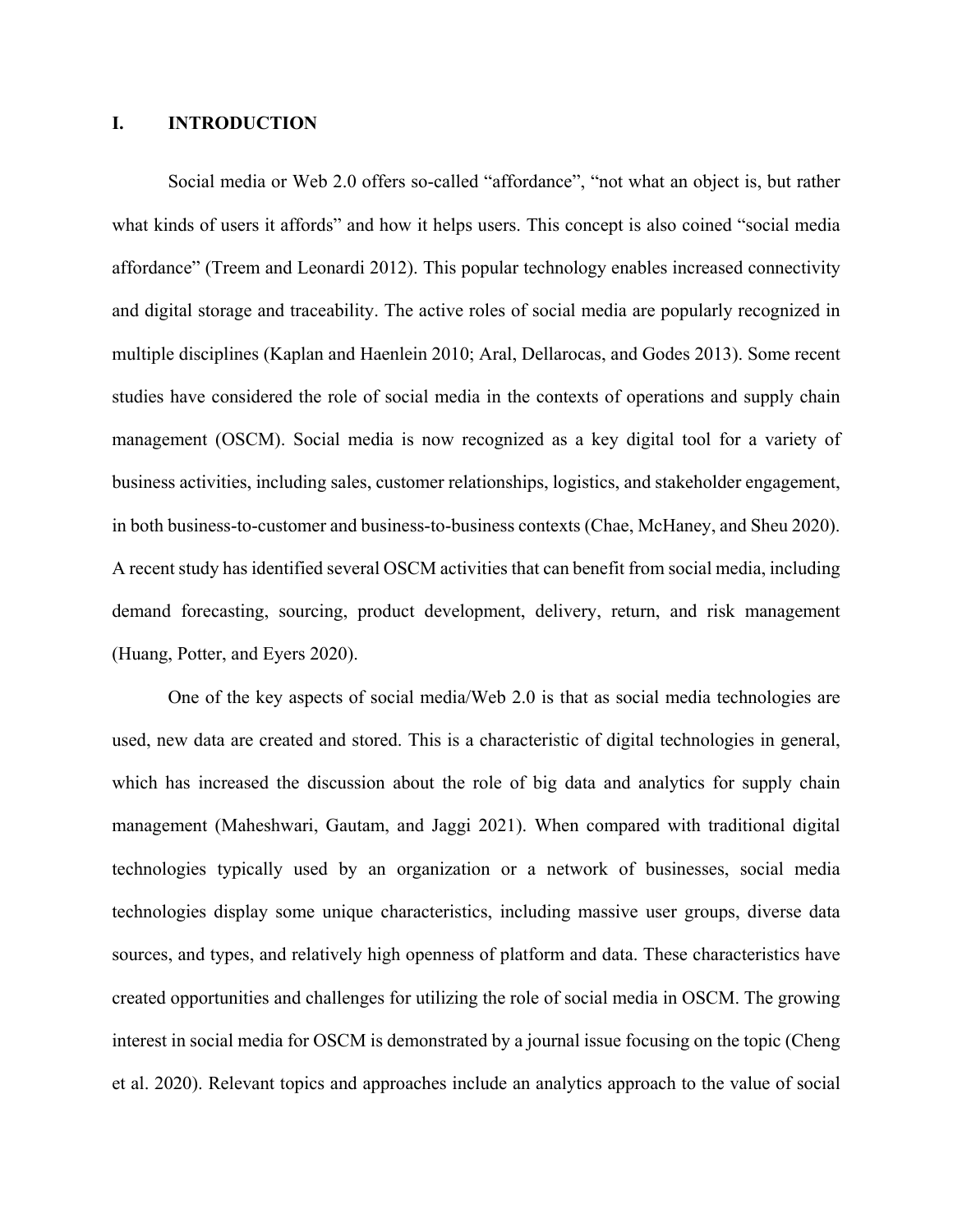media in OSCM (Chan et al. 2016; Cui et al. 2018; Jeong, Yoon, and Lee 2019). This approach is also related to social media analytics (SMA) in other disciplines (Zeng et al. 2010; Fan and Gordon 2014; Batrinca and Treleaven 2015; Brooker, Barnett, and Cribbin 2016; Moe and Schweidel 2017; Lee 2018; Stieglitz et al. 2018).

The focus of SMA is on effectively harnessing social media data for a wide range of human and business activities, including disaster response, marketing, and public healthcare. Research of SMA in the OSCM field has grown for the past several years. One of the earliest relevant studies (Abrahams et al. 2015) identified the value of user-generated content for quality control. That study proposed text processing and mining techniques for product defect discovery from online customer reviews. Social media platforms are diverse (Cheng et al. 2020), including online review sites and microblogging platforms. Another study (Chae 2015) focused on harnessing data from Twitter, the most popular microblogging platform, for supply chain activities such as demand shaping, new product development, and risk management. Some recent studies adopted an empirical approach to measuring the value of social media data. Chan et al. (2016) proposed an analytic approach combining content analysis, multi-criteria decision analysis, and probability weighting function to leverage Facebook data for new product development. Another study (Cui et al. 2018) showed that demand forecasting performances can be significantly improved using machine learning algorithms (e.g., random forest) and social media data from Twitter and Facebook.

# **II. RESEARCH OBJECTIVES**

The goal of this study is to examine the research landscape of SMA in OSCM. We aim to contribute to the literature by mapping the evolution of the research field using a bibliometric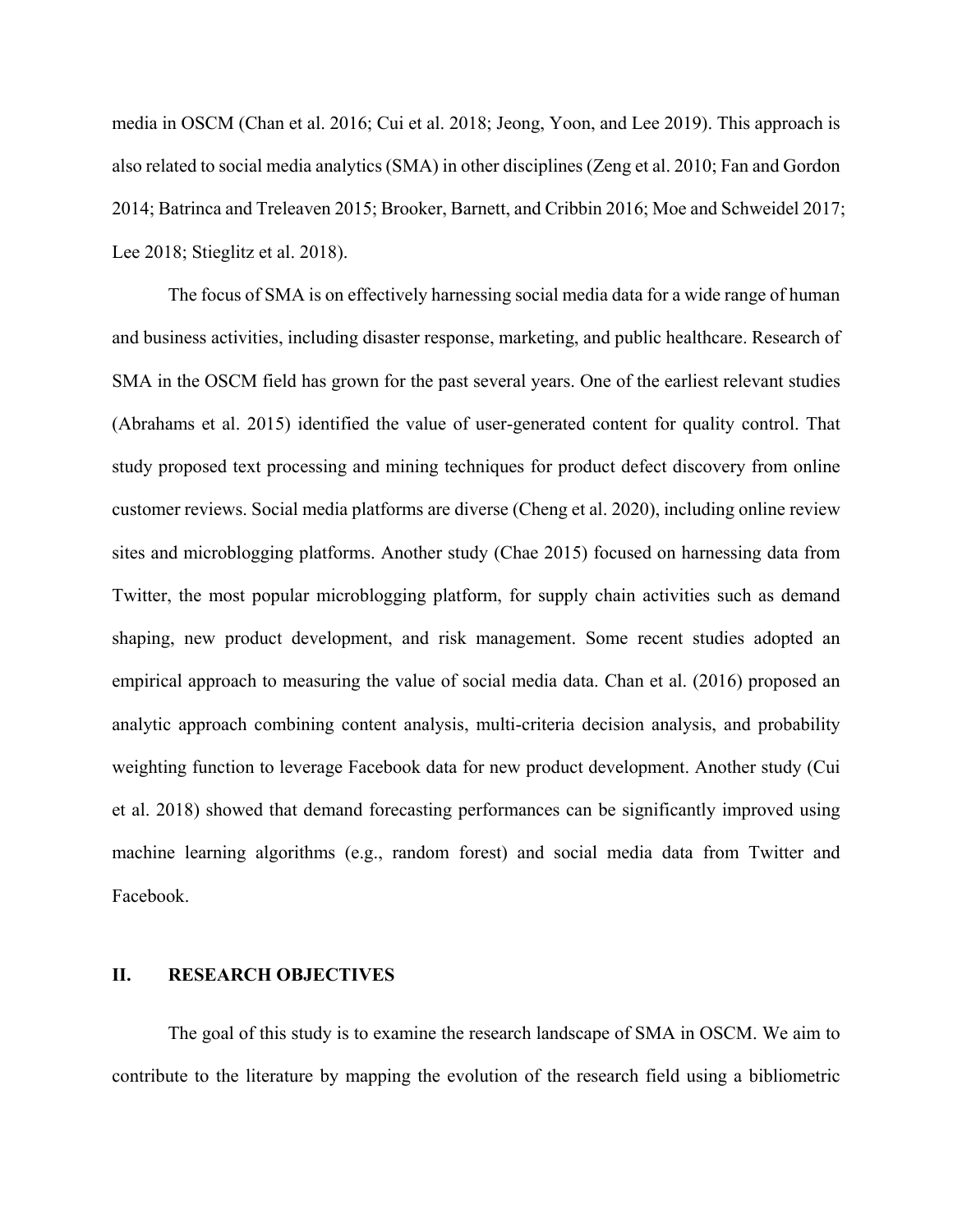approach. The study identified 247 academic research articles addressing SMA topics for OSCM. Specifically, this study attempts to answer the following questions:

- What are the trends and growth of scientific research in SMA?
- What are the publication sources and source growth dynamics?
- What are highly cited articles and who are the most productive researchers?
- What are trending topics and popular keywords?
- What are the intellectual structures of SMA research in OSCM?

### **III. METHODOLOGY**

We relied on the Web of Science (WoS) Core Collection database to search the articles addressing SMA and OSCM. The advanced keyword search was used while considering the following terms: ("social media" OR "social networking" OR "user-generated content" OR "web 2.0" OR "online community" OR "Facebook" OR "Twitter" OR "tweet" OR "youtube" OR "Blog" OR "Wechat" OR "Weibo" OR "Instagram" OR "Snapchat" OR "Tiktok") (Huang, Potter, and Eyers 2020) AND (analytics OR "big data" OR "data analytics" OR "data science" OR "machine learning") AND (operations OR "supply chain"). The title span of the search was 10 years between January 2012 and April 2021. The analysis relied on multiple tools. R Bibliometrix (Aria and Cuccurullo 2017a, 2017b), a popular, bibliometric R package, was the primary tool for the analysis. VOSViewer (Van Eck and Waltman 2010) and Python matplot library (Hunter 2007) were used for additional network visualization and time series analysis.

#### **IV. RESULTS**

## **4.1. Trends and growth of scientific research in SMA-OSCM**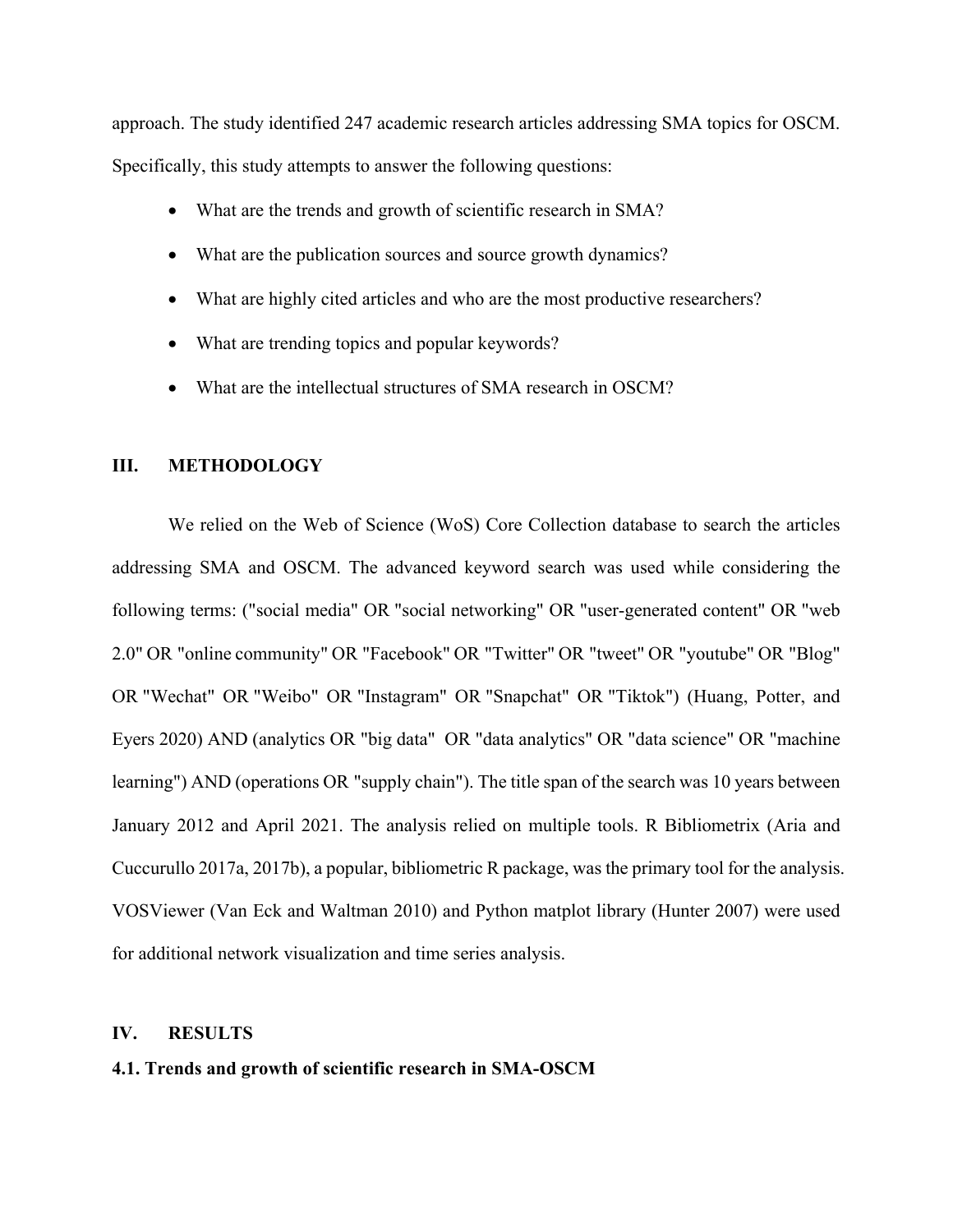Table 1 presents a summary of the dataset used in this study. 247 articles by 784 unique authors from 411 organizations in 49 countries are represented. On average, there are three coauthors per article and 3.3 average citations per year per article. Figure 1 shows the growth of research in this area. There has been an increase in SMA research in the contexts of OSCM during the decade. There were two noticeable periods: 2015 and 2018. Considering the 2.52 average years from publication, SMA appeared as a significant topic among some OSCM researchers starting from the early 2010s. This timing is aligned with the launches of popular social media platforms that occurred between the late 2000s and early 2010s.

| <b>Description</b>                   | <b>Results</b> |
|--------------------------------------|----------------|
| Timespan                             | $2012 - 2021$  |
| Sources (Journals, Books, etc.)      | 169            |
| Documents                            | 247            |
| Average years from publication       | 2.52           |
| Average citations per document       | 13.8           |
| Average citations per year per doc   | 3.384          |
| References                           | 14787          |
| <b>DOCUMENT TYPES</b>                |                |
| article                              | 201            |
| article; book chapter                | 1              |
| article; data paper                  | 1              |
| article; early access                | 12             |
| article; proceedings paper           | 6              |
| editorial material                   | $\overline{4}$ |
| review                               | 19             |
| review; early access                 | 3              |
| <b>AUTHORS</b>                       |                |
| Authors                              | 784            |
| <b>Author Appearances</b>            | 849            |
| Authors of single-authored documents | 30             |
| Authors of multi-authored documents  | 754            |
| <b>AUTHORS COLLABORATION</b>         |                |
| Single-authored documents            | 31             |
| Documents per Author                 | 0.315          |
| Authors per Document                 | 3.17           |
| Co-Authors per Document              | 3.44           |
| <b>Collaboration Index</b>           | 3.49           |

**TABLE 1. DATA PRIMARY INFORMATION AND SUMMARY OF THE DATASET**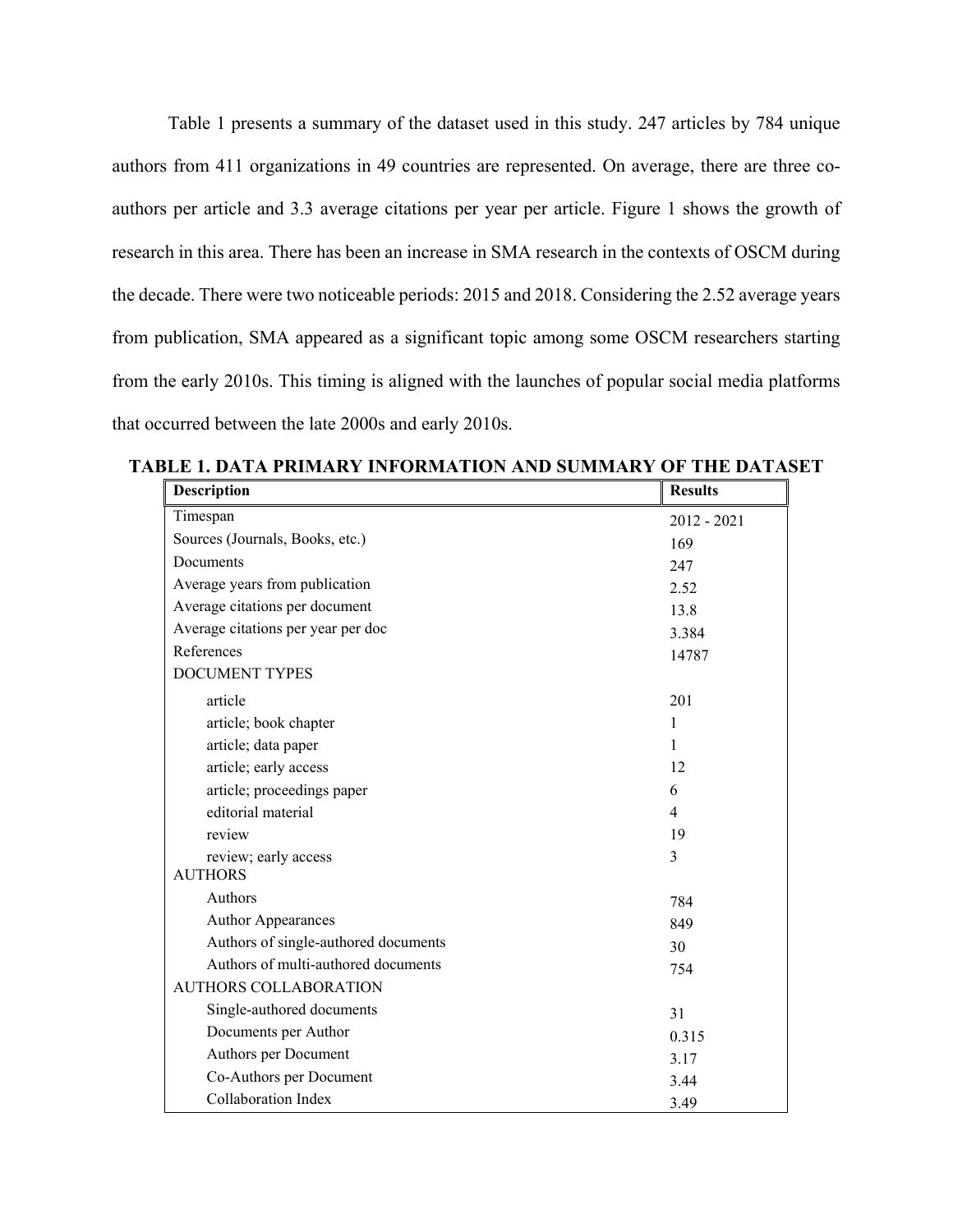

**FIGURE 1. PUBLICATION GROWTH** 

## **4.2. Publication sources and source growth dynamics**

The dataset consists of articles from 161 journals. Figure 2 shows the most relevant journals. Five journals have published five or more articles addressing SMA in OSCM. They include Production and Operations Management (POM), Annals of Operations Research (AOR), IEEE Access, International Journal of Production Research (IJPR), and Transaction Research Part E: Logistics and Transportation Review. Figure 3 shows the cumulative counts of articles published in the most relevant journals. POM, Big Data, and the International Journal of Production Economics (IJPE) had published relevant articles as early as 2014 and 2015. Other journals like the Journal of Cleaner Production, IJPR, and IEEE Access published relevant articles as early as 2017 and 2018.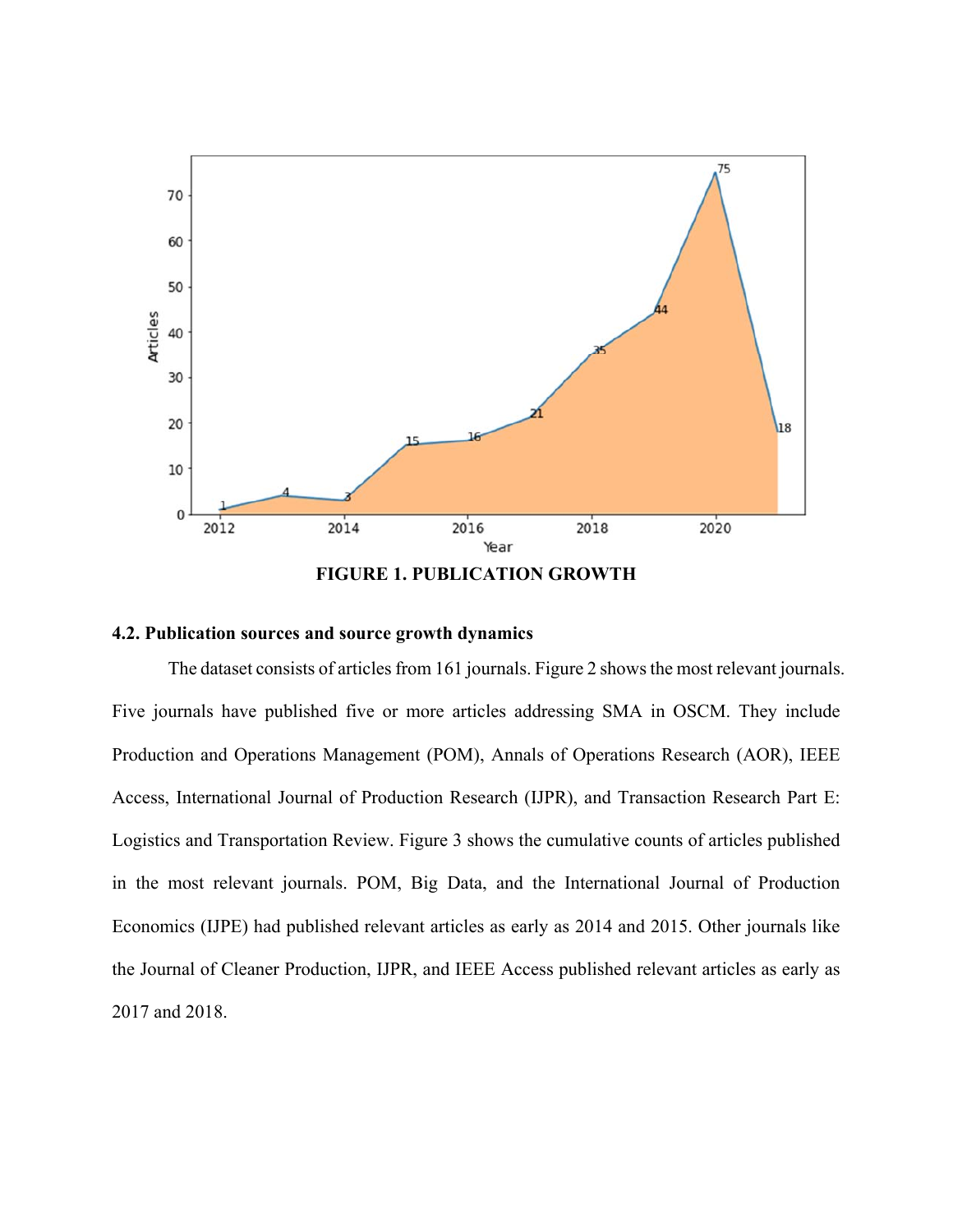

**FIGURE 2. MOST RELEVANT JOURNALS** 



**FIGURE 3. JOURNAL DYNAMICS**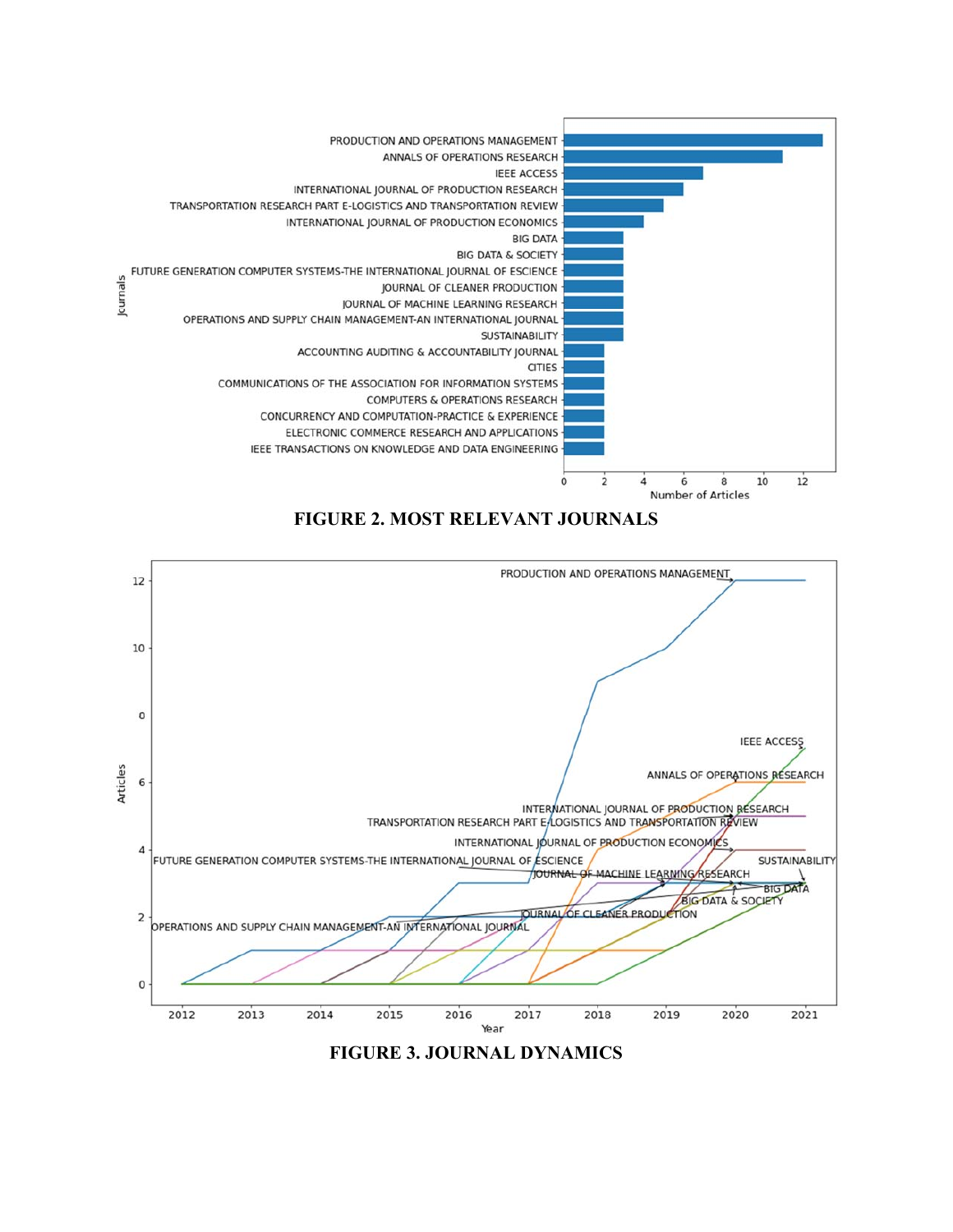Two figures show the results of analyzing journal impacts. Figure 4 shows the most locally cited (LC) journals. LC refers to the citations a selected article has received from articles in our research dataset (247 articles) (Aria and Cuccurullo 2017b). The top five journals are IJPE, IJPR, POM, Decision Support Systems (DSS), and Management Science. The journals in this list are related to three disciplines: OSCM, MIS, and marketing. Figure 5 shows a list of impactful journals in terms of the H-index, which is an indicator of a selected journal's output and performance. Three journals (POM, AOR, and IJPR) ranked top in this list. For example, POM (10 H-index) has published the largest number (12) of SMA articles related to OSCM and most of the articles have been popularly cited by the articles in our research dataset.



**FIGURE 4. MOST LOCAL CITED JOURNALS**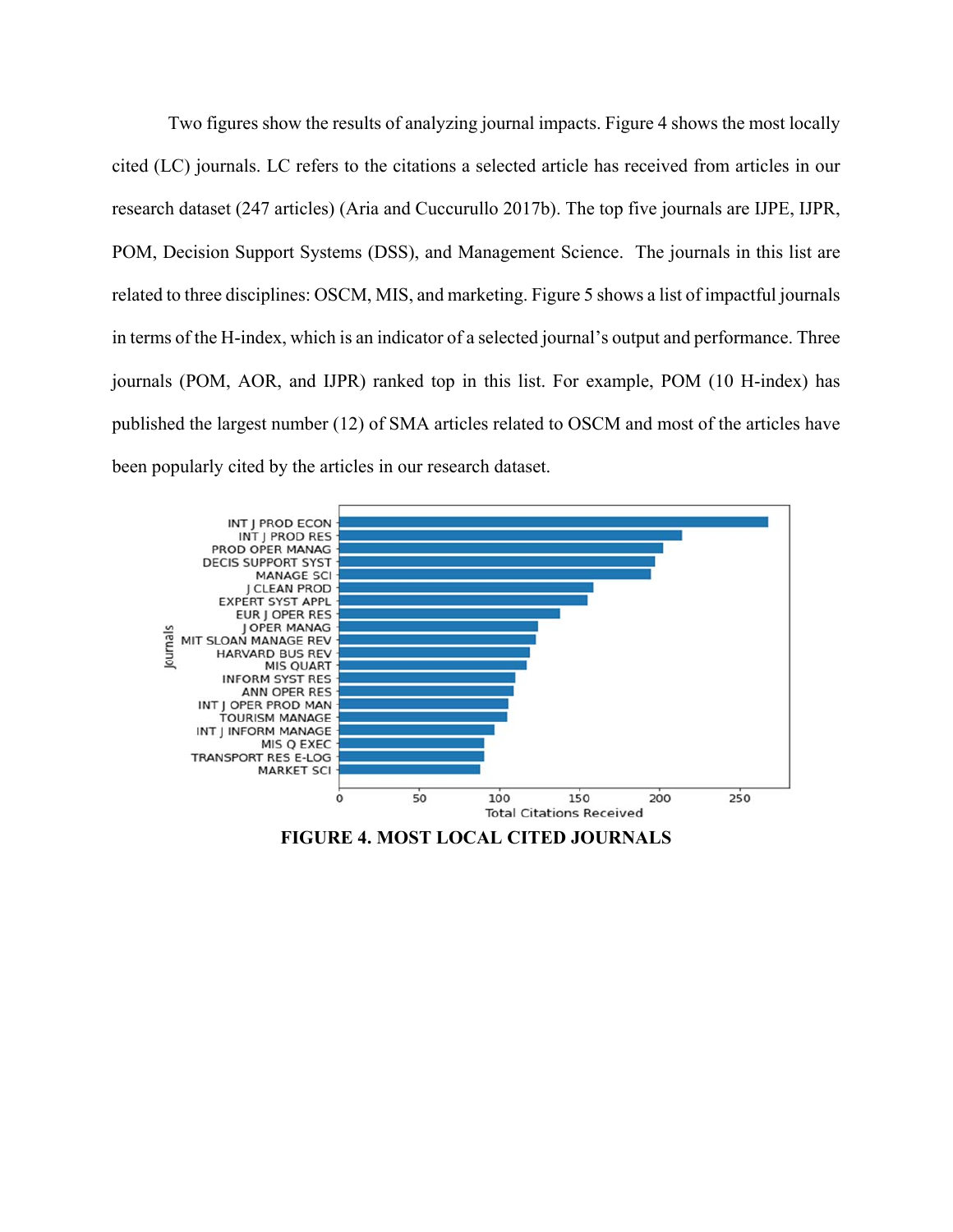

**FIGURE 5. JOURNAL LOCAL IMPACT BY H INDEX**

Figure 6 is a co-citation network based on cited journals in the articles. The co-citation network is built based on the degree of coupling between two journals, articles, or authors (Small 1973). It reveals three clusters of journals. One of the clusters where POM and MIS Quarterly emerge as hubs primarily includes journals in operations management (e.g., Journal of Operations Management), MIS (e.g., Information Systems Research), and marketing (e.g., Marketing Research). The articles in this cluster of journals are presumed to focus on applications of SMA in operations management and other business function areas. Another cluster is largely represented by such journals as IJPE, IJPR, European Journal of Operations Research (EJOR), and International Journal of Operations & Production Management (IJOPM). These journals focus on operations and production research with an emphasis on analytic tools. There is also a cluster of journals targeting primarily technological and computational aspects of SMA in OSCM. The journals include Decision Support Systems (DSS), Expert Systems Applications, and IEEE Transactions on Knowledge & Data Engineering.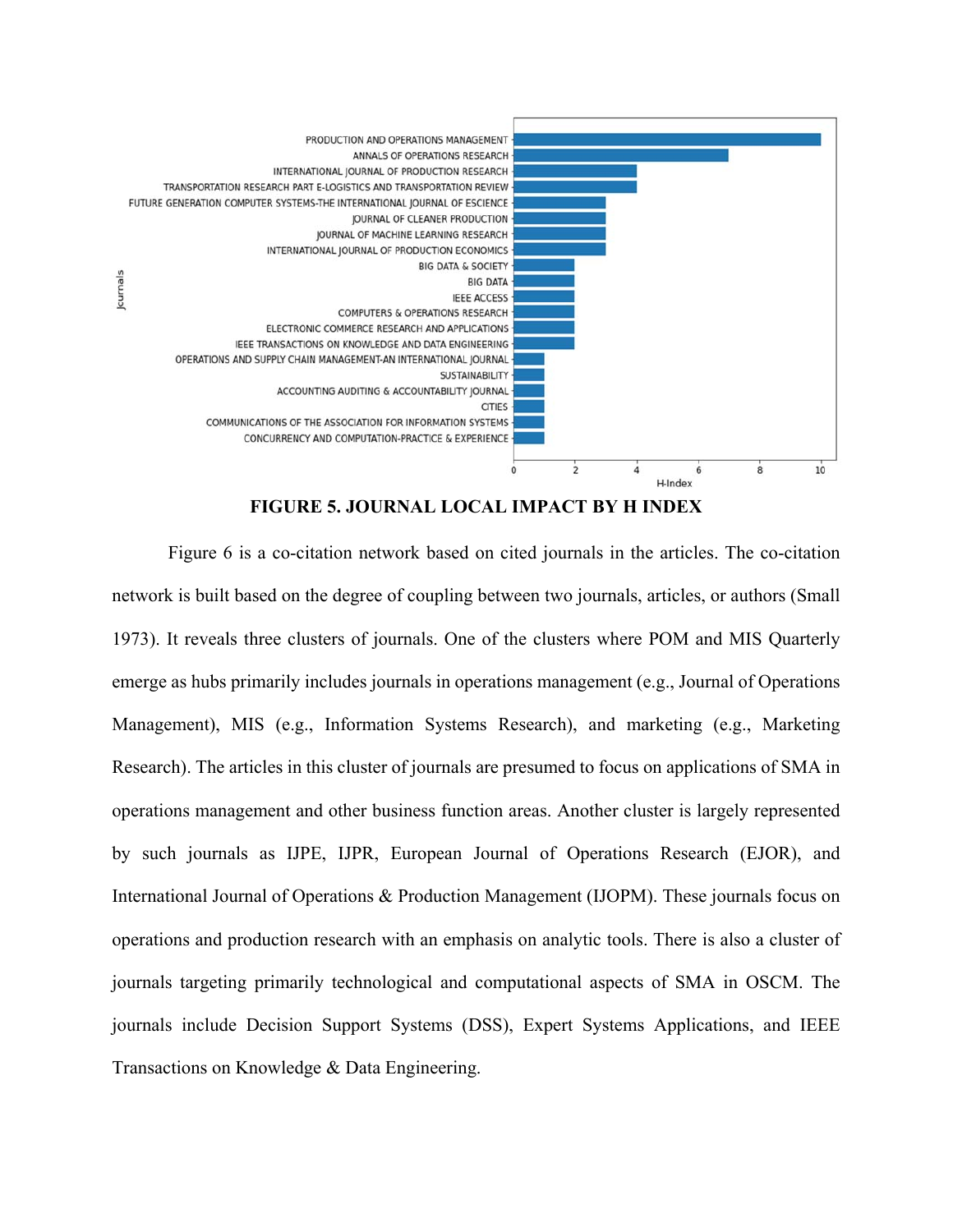

**FIGURE 6. CO-CITATION NETWORK (BASED ON CITED JOURNALS)**

# **4.3.Highly cited articles and productive researchers**

Table 2 shows highly-cited articles based on Total or Global Citations (TC), which refers to the number of citations a selected article received from other articles indexed on the bibliographic database, WoS, the source of our research data. These articles include "Insights from hashtag# supplychain and Twitter Analytics: Considering Twitter and Twitter data for supply chain practice and research" (Chae 2015), "The Role of Big Data in Explaining Disaster Resilience in Supply Chains for Sustainability" (Papadopoulos et al. 2017), and "The Impact of Big Data on World-Class Sustainable Manufacturing" (Dubey et al. 2016).

Table 2 also shows the most locally cited articles. The articles highly cited by other articles in our dataset include "Insights from hashtag# supplychain and Twitter Analytics: Considering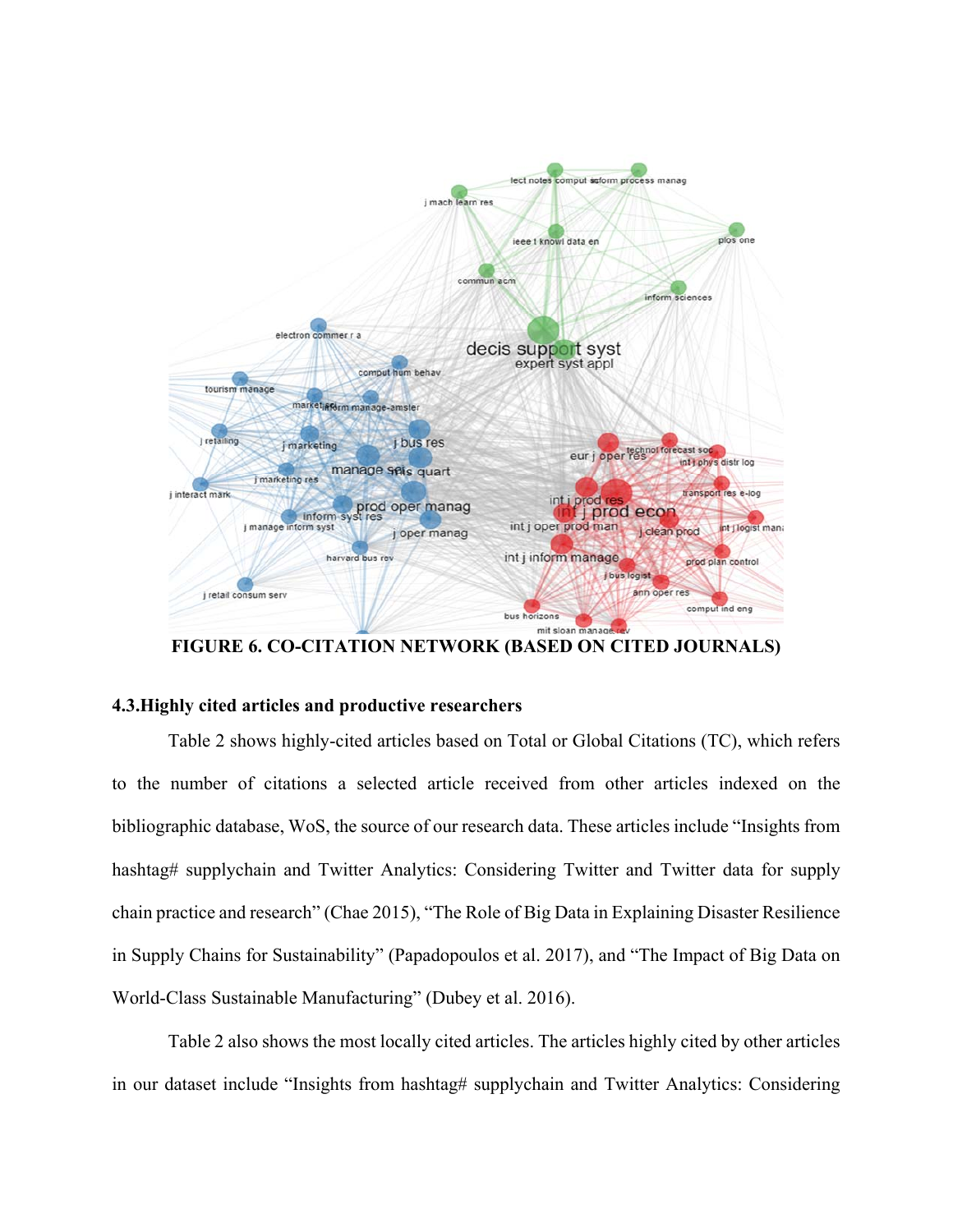Twitter and Twitter data for supply chain practice and research" (Chae 2015), "Social Media Data Analytics to Improve Supply Chain Management in Food Industries" (Singh, Shukla, and Mishra 2018), "A Mixed-Method Approach to Extracting the Value of Social Media Data"(Chan et al. 2016), and "The Operational Value of Social Media Information" (Cui et al. 2018).

| Paper                                   | TC  | Paper                                               | LC             |
|-----------------------------------------|-----|-----------------------------------------------------|----------------|
| CHAE B, 2015, INT J PROD ECON           | 178 | CHAE B, 2015, INT J PROD ECON                       | 19             |
| PAPADOPOULOS T, 2017, J CLEAN PROD      | 171 | SINGH A, 2018, TRANSPORT RES E-LOG                  | 12             |
| LI JJ, 2018, TOURISM MANAGE             | 151 | CHAN HK, 2016, PROD OPER MANAG                      | 11             |
| DUBEY R, 2016, INT J ADV MANUF TECH     | 133 | CUI RM, 2018, PROD OPER MANAG                       | 11             |
| WU KJ, 2017, J CLEAN PROD               | 97  | MISHRA N, 2018, ANN OPER RES                        | 8              |
| STIEGLITZ S, 2014, BUS INFORM SYST ENG+ | 93  | PAPADOPOULOS T, 2017, J CLEAN PROD                  | $\tau$         |
| NGUYEN T, 2018, COMPUT OPER RES         | 92  | ABRAHAMS AS, 2015, PROD OPER MANAG                  | 6              |
| KING T, 2017, TRENDS FOOD SCI TECH      | 89  | CHONG AYL, 2016, INT J OPER PROD MAN                | 5              |
| ABRAHAMS AS, 2015, PROD OPER MANAG      | 89  | CHOI TM, 2018, TRANSPORT RES E-LOG                  | 5              |
| LI H, 2015, ACM T GRAPHIC               | 88  | GUHA S, 2018, PROD OPER MANAG                       | $\overline{4}$ |
| ORDENES FV, 2017, J CONSUM RES          | 70  | BHATTACHARJYA J, 2018, INT J LOGIST<br><b>MANAG</b> | $\overline{4}$ |
| GHOFRANI F, 2018, TRANSPORT RES C-EMER  | 69  | CHEN HY, 2016, PROD OPER MANAG                      | 3              |
| SHENG J, 2017, INT J PROD ECON          | 65  | DUBEY R, 2016, INT J ADV MANUF TECH                 | 3              |
| SINGH A, 2018, TRANSPORT RES E-LOG      | 59  | WU KJ, 2017, J CLEAN PROD                           | 3              |
| CHAN HK, 2016, PROD OPER MANAG          | 58  | KUMAR S, 2018, PROD OPER MANAG                      | 3              |
| AKTER S, 2019, ANN OPER RES             | 56  | AKTER S, 2019, ANN OPER RES                         | 3              |
| XU Z, 2016, CONCURR COMP-PRACT E        | 55  | YAN L, 2019, PROD OPER MANAG                        | 3              |
| RAO YH, 2016, INFORM MANAGE-AMSTER      | 54  | STIEGLITZ S, 2014, BUS INFORM SYST<br>$ENG+$        | $\overline{2}$ |
| WINKELHAUS S, 2020, INT J PROD RES      | 52  | CHOI TM, 2017, RISK ANAL                            | $\overline{2}$ |
| CUI RM, 2018, PROD OPER MANAG           | 51  | ARNABOLDI M, 2017, ACCOUNT AUDIT<br><b>ACCOUN</b>   | $\overline{2}$ |

**TABLE 2. MOST GLOBAL CITED ARTICLES & MOST LOCAL CITED ARTICLES**

The two most productive researchers are Choi TM (5 articles) and Singh A (4 articles). The other 49 researchers have published two or three articles. Figure 7 shows top-authors' production over the time period studied. An author's timeline is shown as a line in the graph and the circle size and the color intensity are proportional to the number of articles and the total citations per year respectively (Aria and Cuccurullo 2017b). For example, Chan HK's first article in SMA was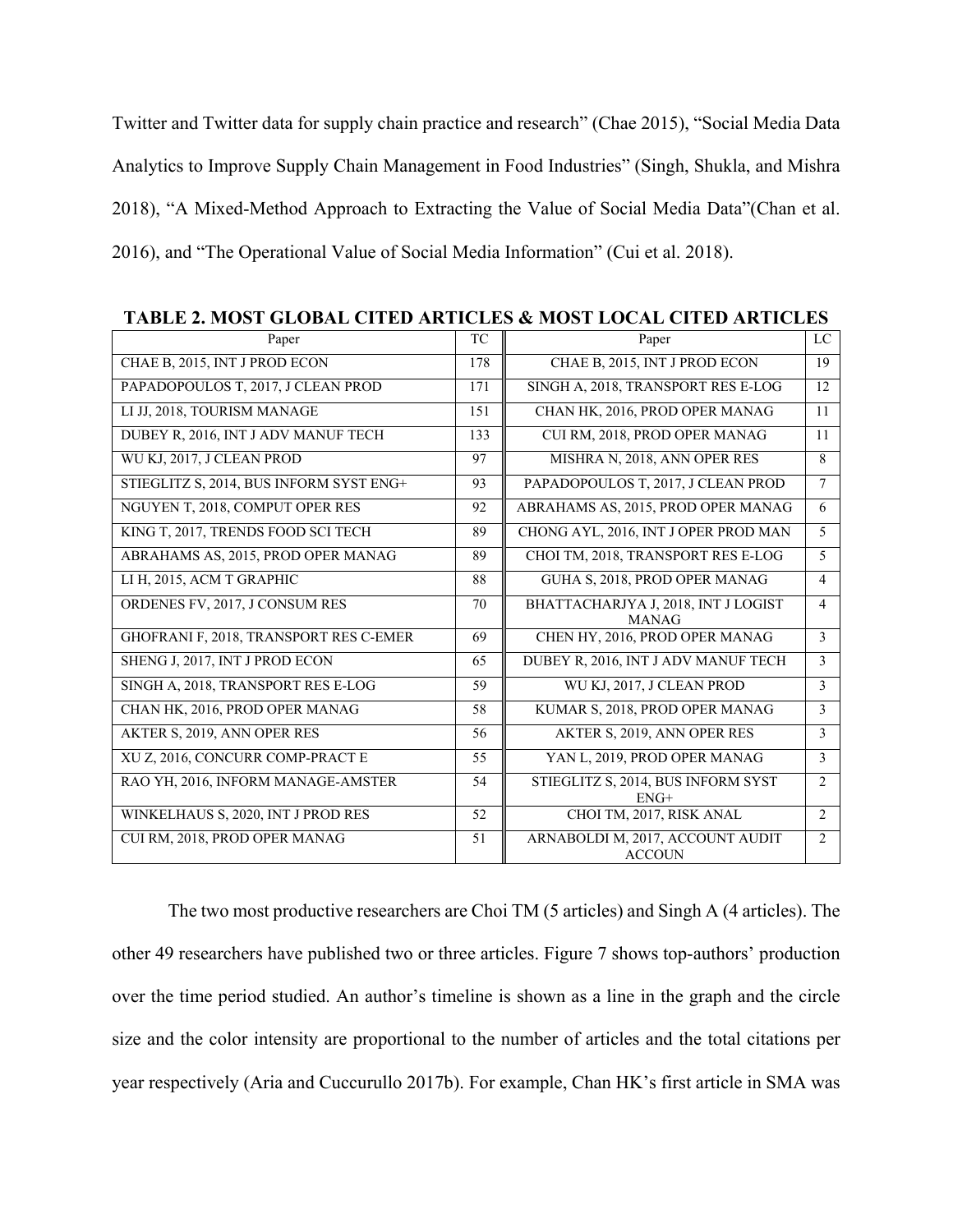published in 2016 (Chan et al. 2016) and the second co-authored paper was published in 2020 (Wang et al. 2020).



**FIGURE 7. TOP-AUTHORS' PRODUCTION OVER THE TIME** 

## **4.4.Trending Topics from Authors' Keywords**

Trending topics were extracted from keywords. Authors' keywords reveal the topics related to SMA in the OSCM contexts. Figure 8 shows the dynamics of top keywords based on their cumulative counts. Popular keywords used in the articles represent different methodologies, applications, platforms, and issues. Such methodologies include machine learning, text mining, sentiment analysis, classification, and deep learning. SMA appears to be discussed with business applications such as service operations, beef supply chain, Industry 4.0, and disaster management. General social networking sites such as Twitter and Facebook are popular in OSCM. Dedicated social media platforms (e.g., online review sites) are also considered in the literature (Cheng et al. 2020). Privacy appears to be among the issues discussed with SMA-OSCM.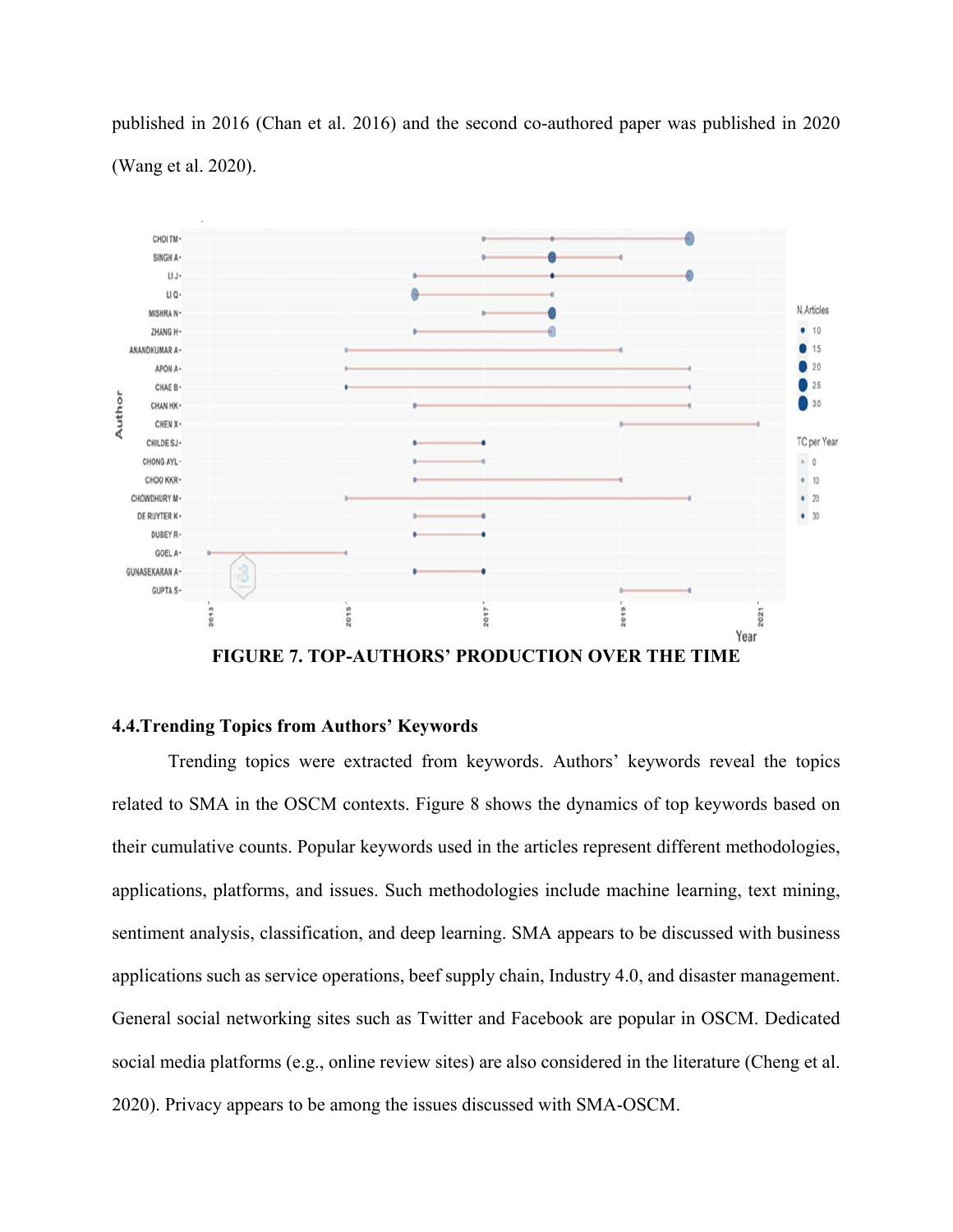

Figure 9 attempts to discover trending topics. Authors' keywords become dynamic as the publication of relevant articles has increased over the years and their popularity has changed. The figure shows in which year each keyword was most popular. For example, machine learning became the second most popular keyword in 2020. Other keywords like deep learning, artificial intelligence, Twitter, text mining, and sentiment analysis are similar in that they became popular in the OSCM literature in the late 2010s.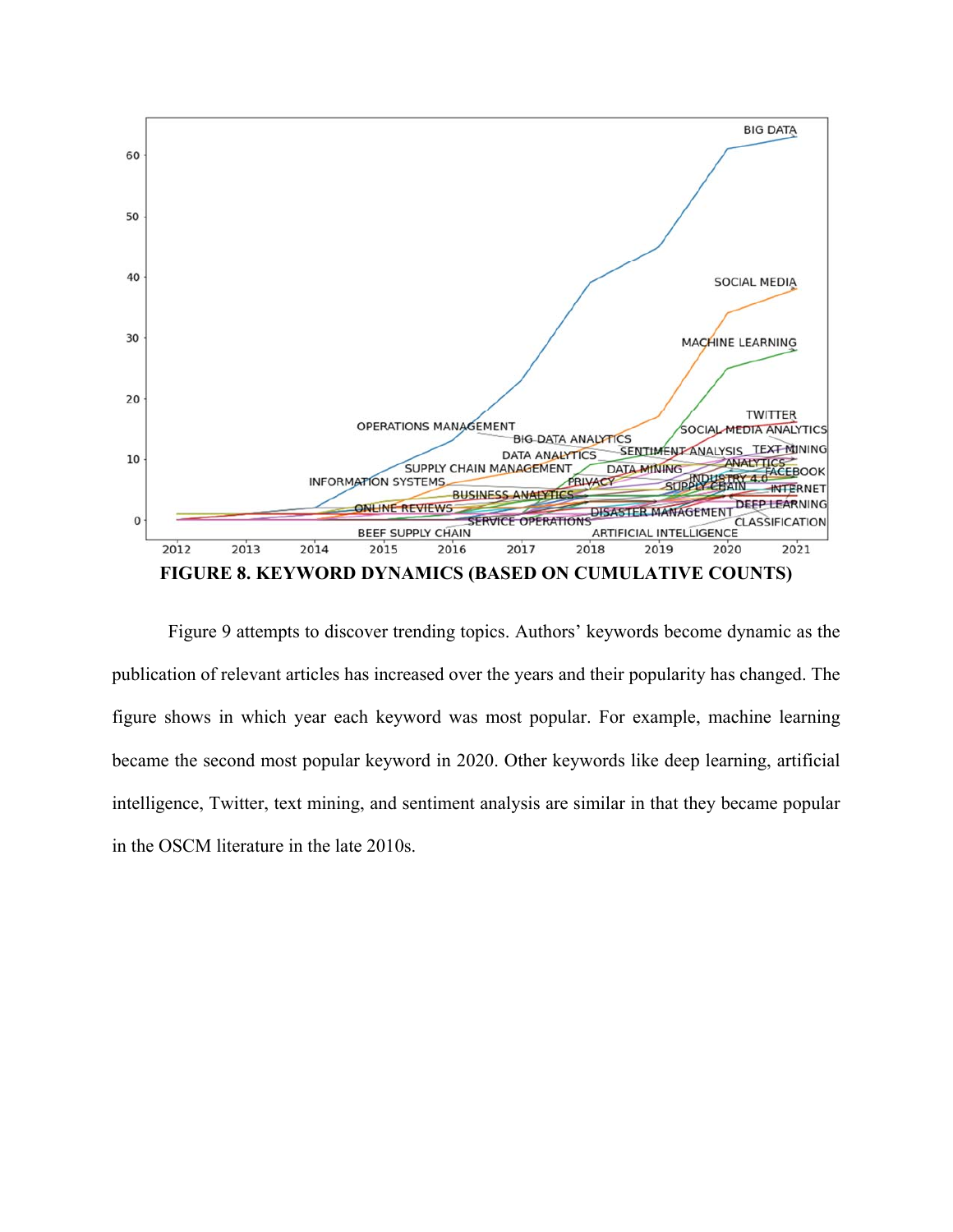

Some of those keywords are highly correlated to each other. Figure 10 represents the cooccurrence of the author's keywords and reveals many associations between them. For example, flexible manufacturing is correlated with artificial intelligence and neural networks. Disaster management is connected to deep learning, convolutional network networks, decision support, logistics, emergency services, and text mining, among others. Twitter is shown to be the most popular social media platform discussed in the OSCM literature.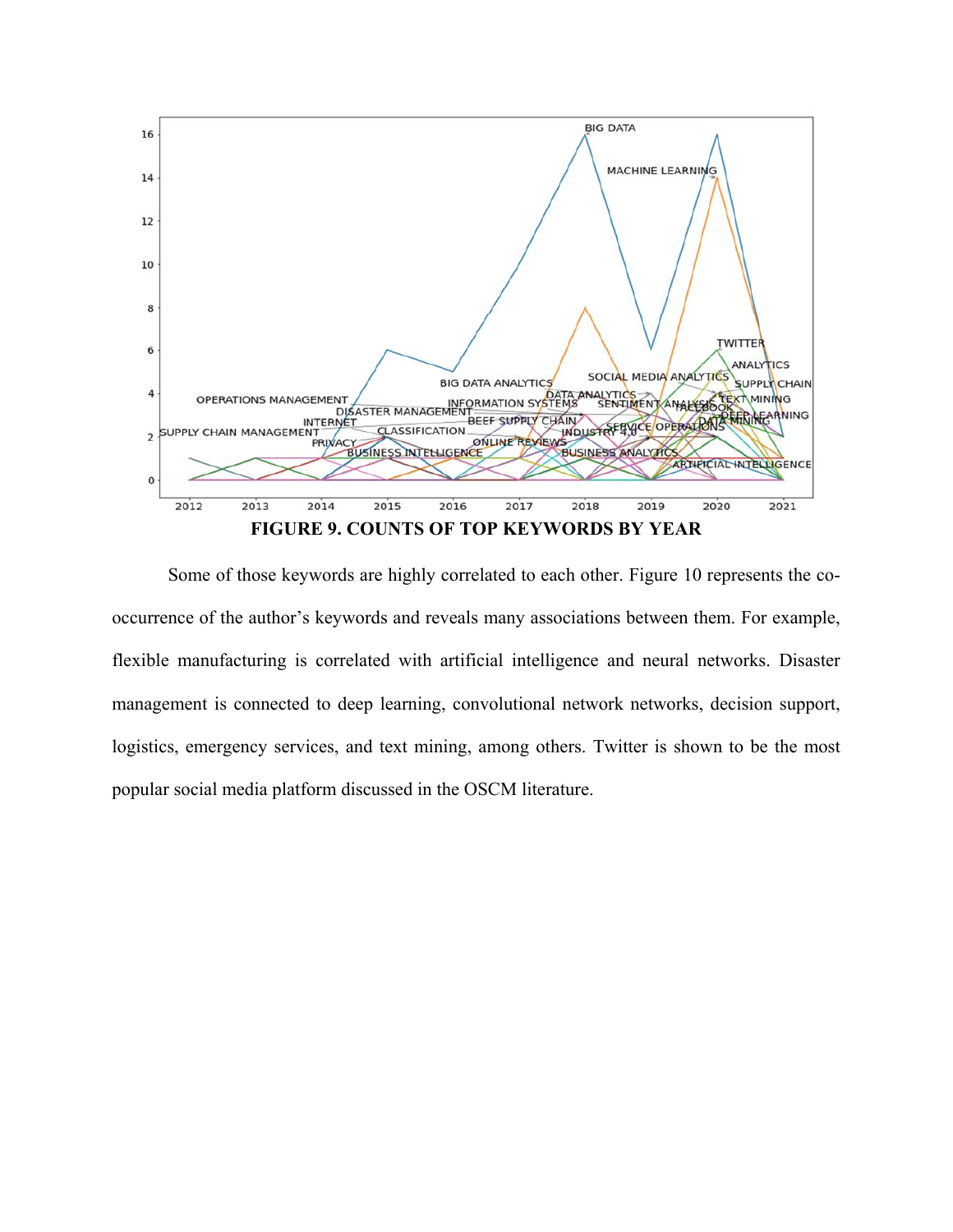

**FIGURE 10. CO-OCCURRENCE OF AUTHORS' KEYWORDS**

Topics are evolving over time (Griffiths and Steyvers 2004). Research of SMA in OSCM has changed and the popularity of authors' keywords is depicted in Figure 11. The line represents each topic's timeline, and the circle size is proportional to the number of documents containing the authors' keyword. Twitter and Facebook became increasingly popular in research, but online review sites' popularity appears to have declined. Sentiment analysis has been popular and new methodologies like deep learning appear in the literature in the late 2010s. Such keywords as sustainability, predictive analytics, and machine learning have become used more popularly in the articles.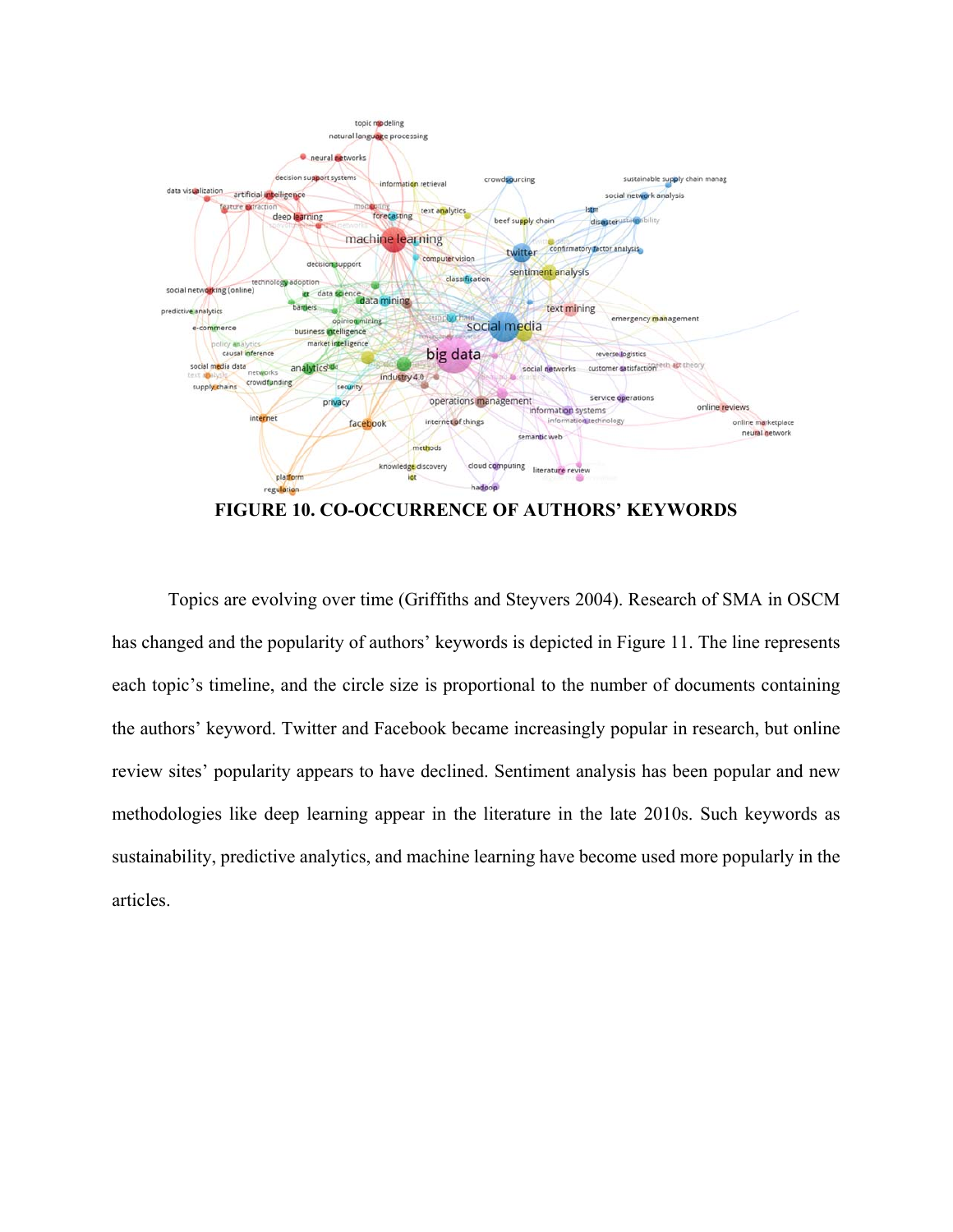

## **4.5.Intellectual structures**

Discovering intellectual structures in SMA research in the OSCM contexts is based on two types of analysis: historiographic mapping (Garfield 2004) and co-citation networks of cited references (Small 1973). Historiographic mapping visualizes the most cited works year by year and the relationships between them in a chronological manner. Figure 12 visualizes 35 highly cited articles using historiographic mapping.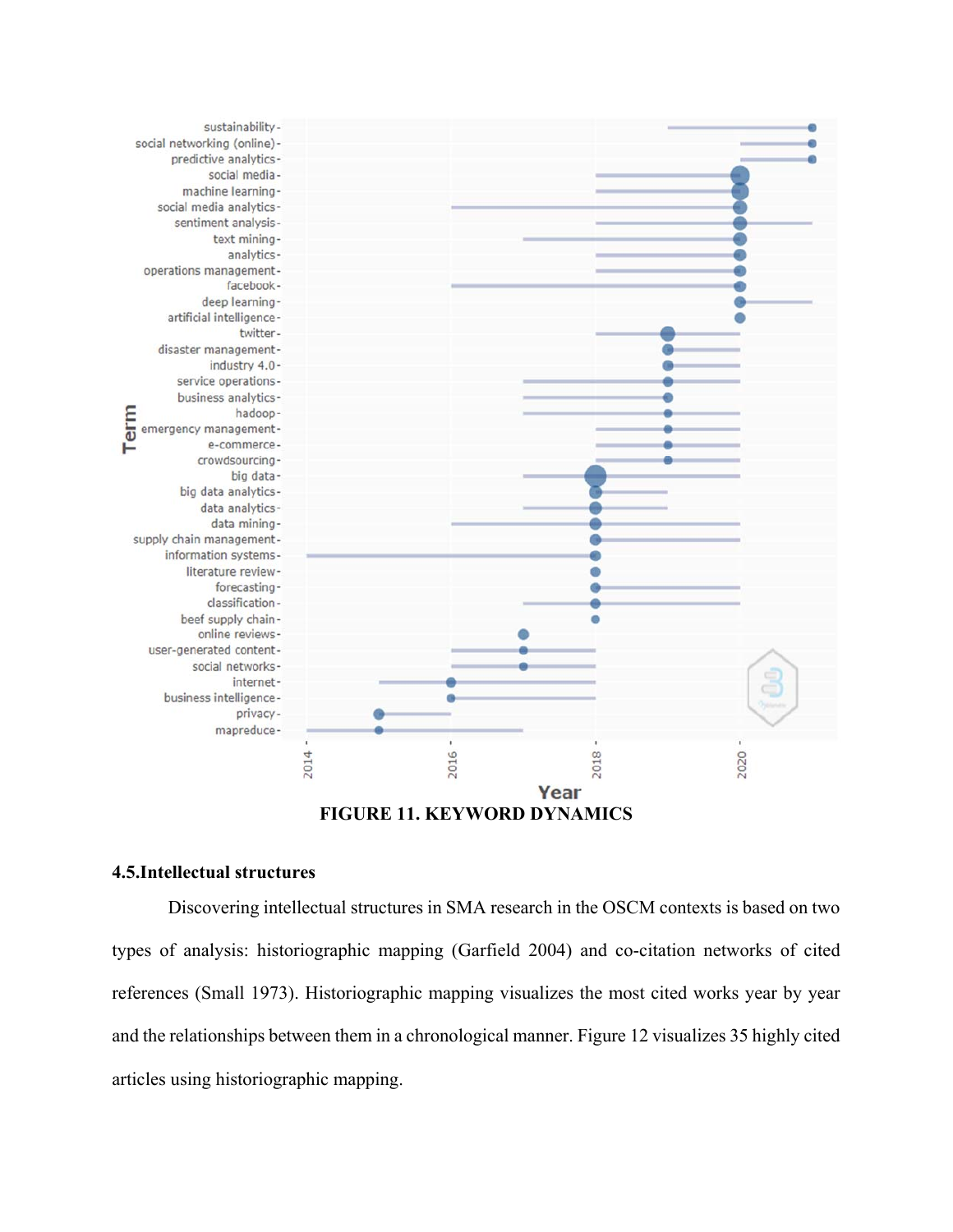Three earlier studies (Stieglitz et al. 2014; Abrahams et al. 2015; Chae 2015) in the figure represent different streams of research in SCA-OSCM. Stieglitz et al.'s study presented SMA as "an emerging interdisciplinary research field". Abraham et al.'s and Chae's are similar in that both proposed frameworks for using social media data and relevant analytical methods for OSCM research. The differences lie in the types of SM data and analytical methods. The former focused on dedicated SM platforms (e.g., product review sites) as data sources and analytical methods like text classification. The latter introduced Twitter, a general social networking site, and unsupervised text analytics (e.g., sentiment analysis) and network analysis for OSCM research. There has been a significant increase in the number of highly cited articles, research topics, application areas, and analytical methods since 2016 (e.g., Chen, Zheng, and Ceran 2016; Chong et al. 2016). Such growth is evident in 2018 with two journal special issues—POM and AOR— and these articles cover diverse topics and methodologies, including demand forecasting (Cui et al. 2018), (Choi, Wallace, and Wang 2018).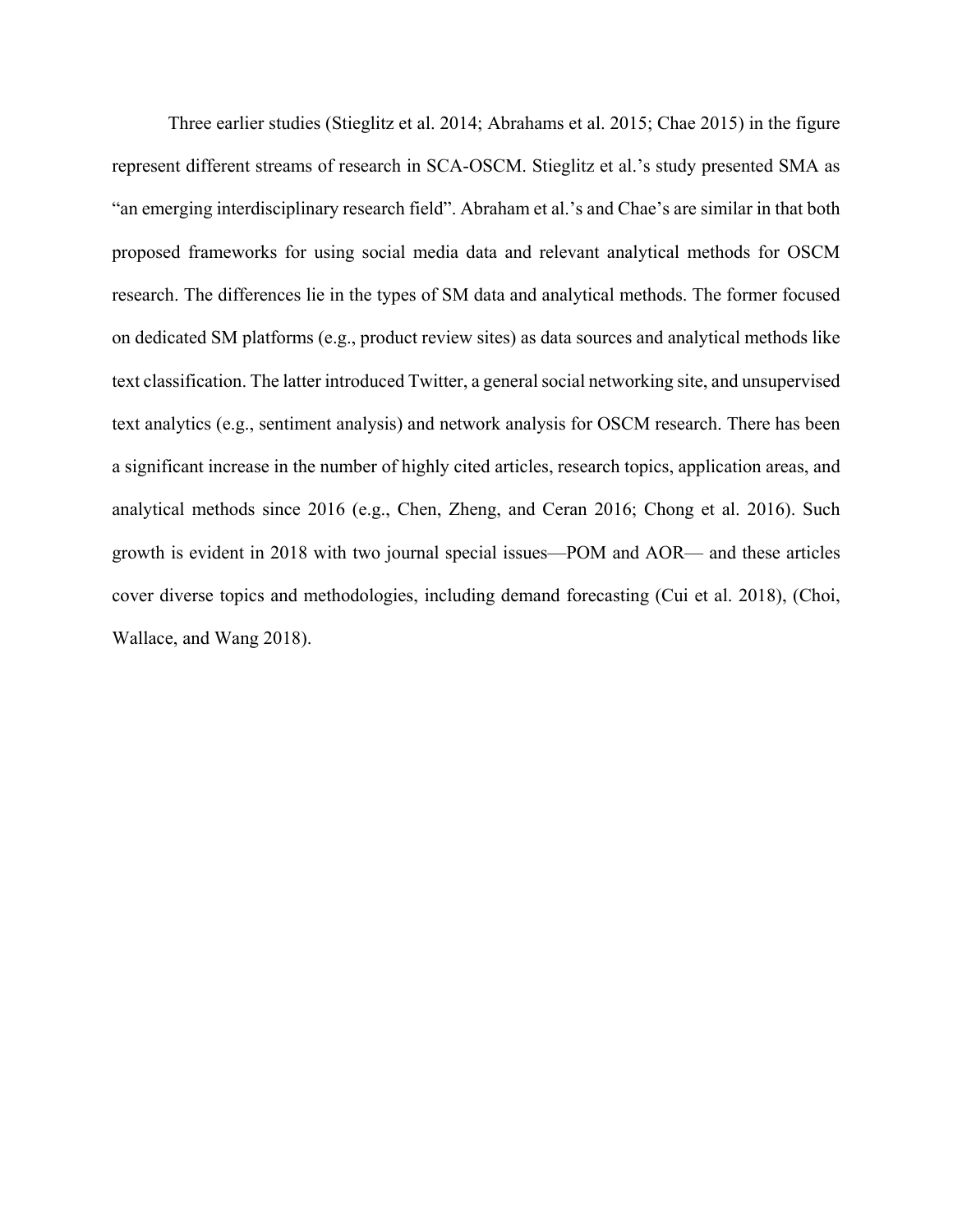

Figure 13 was generated to develop insights about the reference disciplines of SMA research in OSCM. Thus, the figure contains some earlier studies such as Blei et al. (2003) and Pang and Lee (2008), which have been popularly cited by later studies of SMA in OSCM. The cocitation network of cited references is built based on the degree of coupling between two cited references (Small 1973). The nodes in Figure 13 represent 87 highly cited articles (out of 14777 cited references) and the lines show their connections. Colors represent four clusters of cited references based on community detection analysis (Fortunato 2010).

The largest cluster of 31 cited references represents disciplines such as computer science (e.g., Blei, Ng, and Jordan 2003; Pang and Lee 2008), MIS (e.g., Zeng et al. 2010; Lau, Li, and Liao 2014), and marketing science (e.g., Chevalier and Mayzlin 2006; Ghose, Ipeirotis, and Li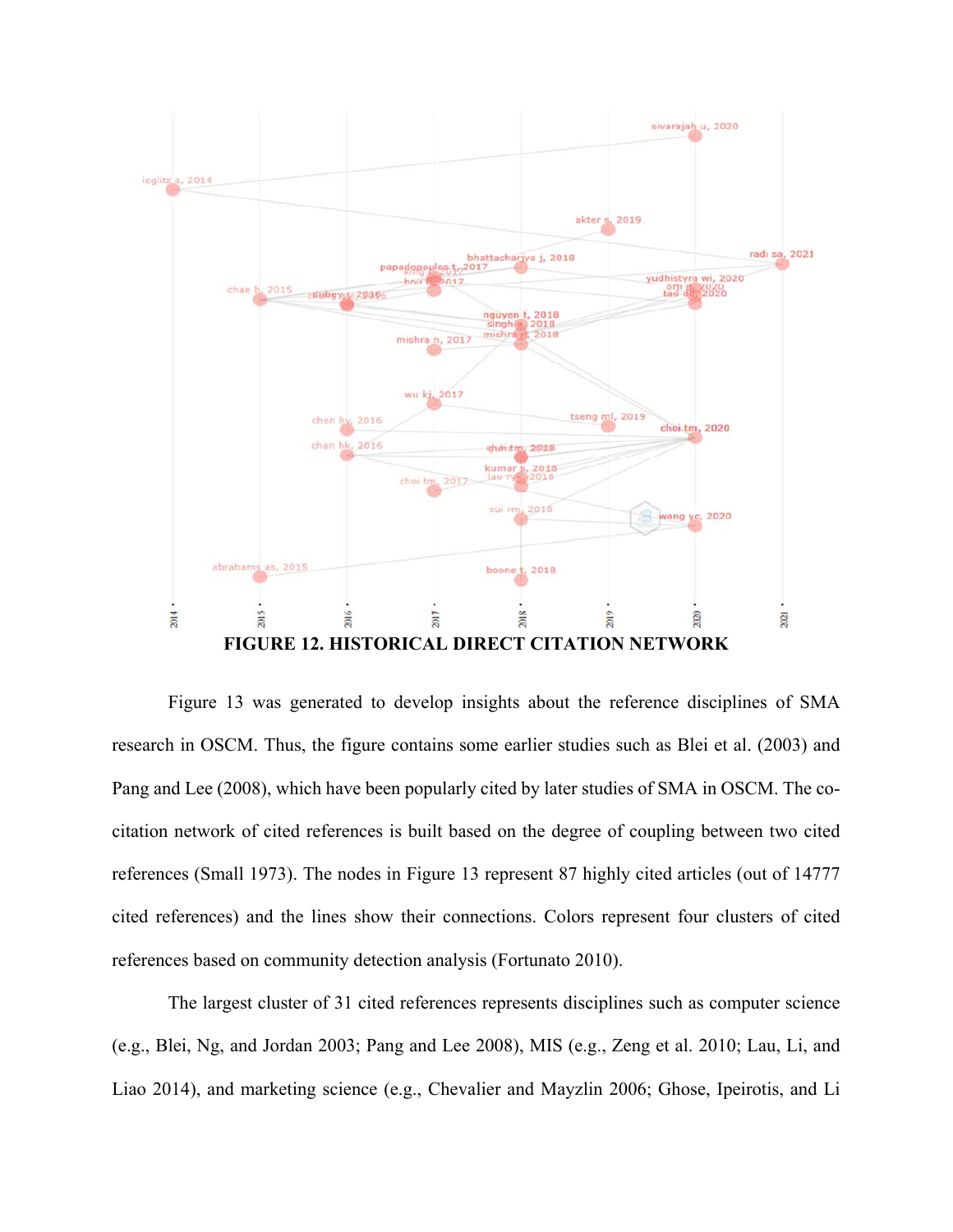2012). For example, Blei et al.'s and Pang and Lee's articles indicate the popularity of such big data analytics methods as topic modeling and sentiment analysis in SMA-OSCM research.

While the first cluster of cited references represents "methodological" studies, the secondlargest cluster consists of 26 cited references, several of which are research notes or review articles presenting thought-provoking insights and/or opinions about data-driven or big data research. These studies include Tranfield et al. (2003), Boyd and Crawford (2012), NcAfee et al. (2012), Hazen et al. (2014) and Gandomi and Haider (2015). For example, Hazen et al. discussed data quality for conducting data science and big data analytics in supply chain and offered suggestions for research and applications.

The cited references in the third-largest cluster largely correspond to many of the articles appearing in Figure 13. These references include studies of SM (e.g., Kaplan and Haenlein 2010; O'Leary 2011; Ramanathan, Subramanian, and Parrott 2017) or SMA (e.g., Chae 2015; Cui et al. 2018). The fourth, small cluster consists of seven cited references, most of them focusing on predictive analytics, optimization, and business value of SM data (e.g., Breiman 1996; Huang and Van Mieghem 2014; Abrahams et al. 2015). Breiman's early article on bagging predictors will be influential in future studies of machine learning, particularly, ensemble methods. This fourth cluster is located in the midst of the other three, appropriate for a quantitative cluster that can be applied to discipline-focused, data-driven, or social network clusters in turn.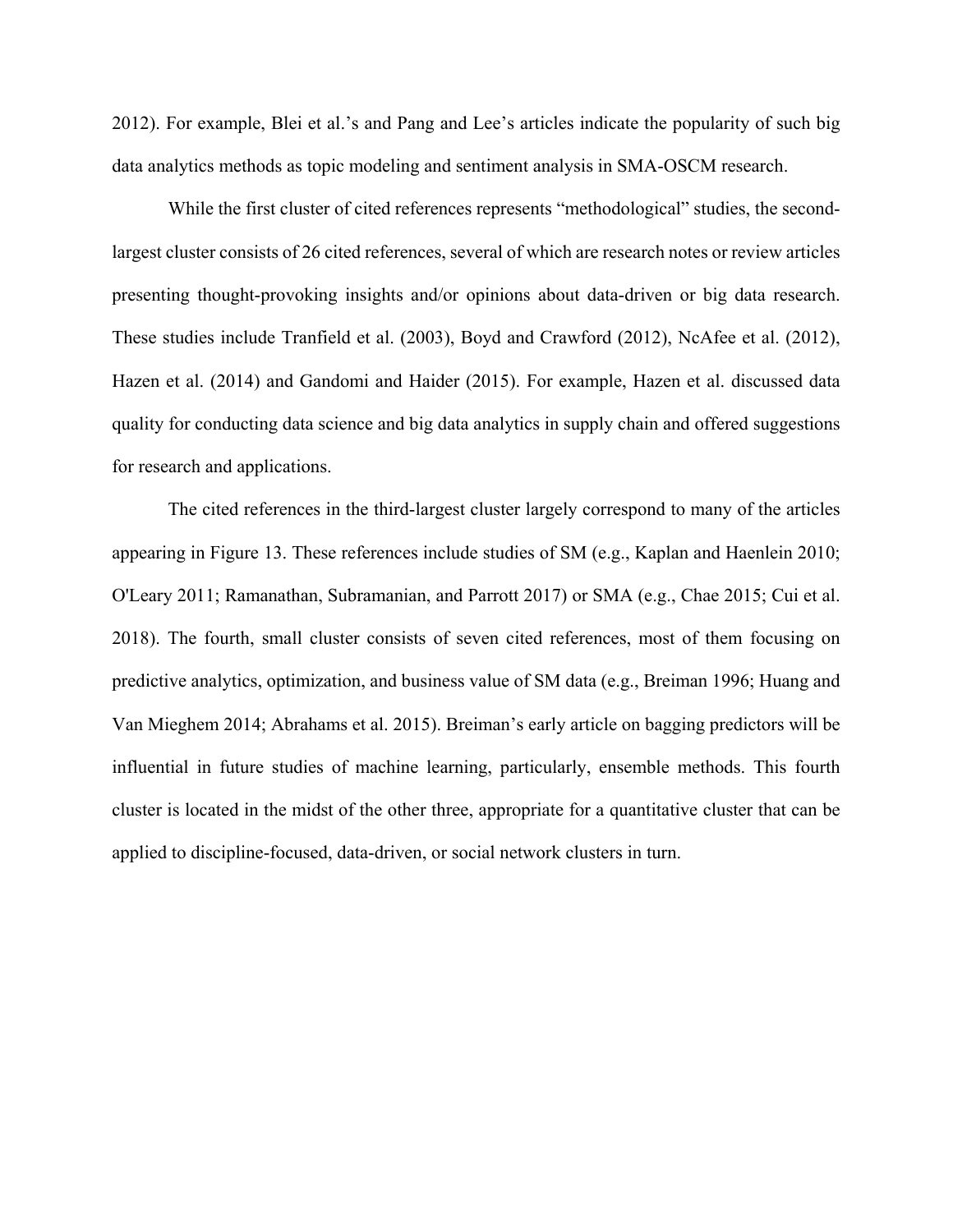

## **FIGURE 13. CO-CITATION NETWORK OF CITED REFERENCES**

# **V. DISCUSSION AND CONCLUSION**

The current study applied a bibliometric analysis to the articles on SMA-OSCM and revealed the trends and growth of the research area, the publication sources and source growth dynamics, highly cited studies and researchers, and popular topics and intellectual structures.

Trend analysis results (Figure 1) showed that research of SMA in OSCM has grown over the past decade. The growth of published articles in 2015 is noticeable. Compared to the year 2014, there was a 500 percent increase in the publication counts. Also, the research area experienced significant growth from 21 articles in 2017 to 75 articles in 2020. These upward trends are not separable from the increasing attention to big data analytics and social media, represented by the appearance of survey articles on the subjects (Batrinca and Treleaven 2015; Ngai, Tao, and Moon 2015; Chan et al. 2017; Lee 2018; Stieglitz et al. 2018; Wamba et al. 2018; Kuo and Kusiak 2019;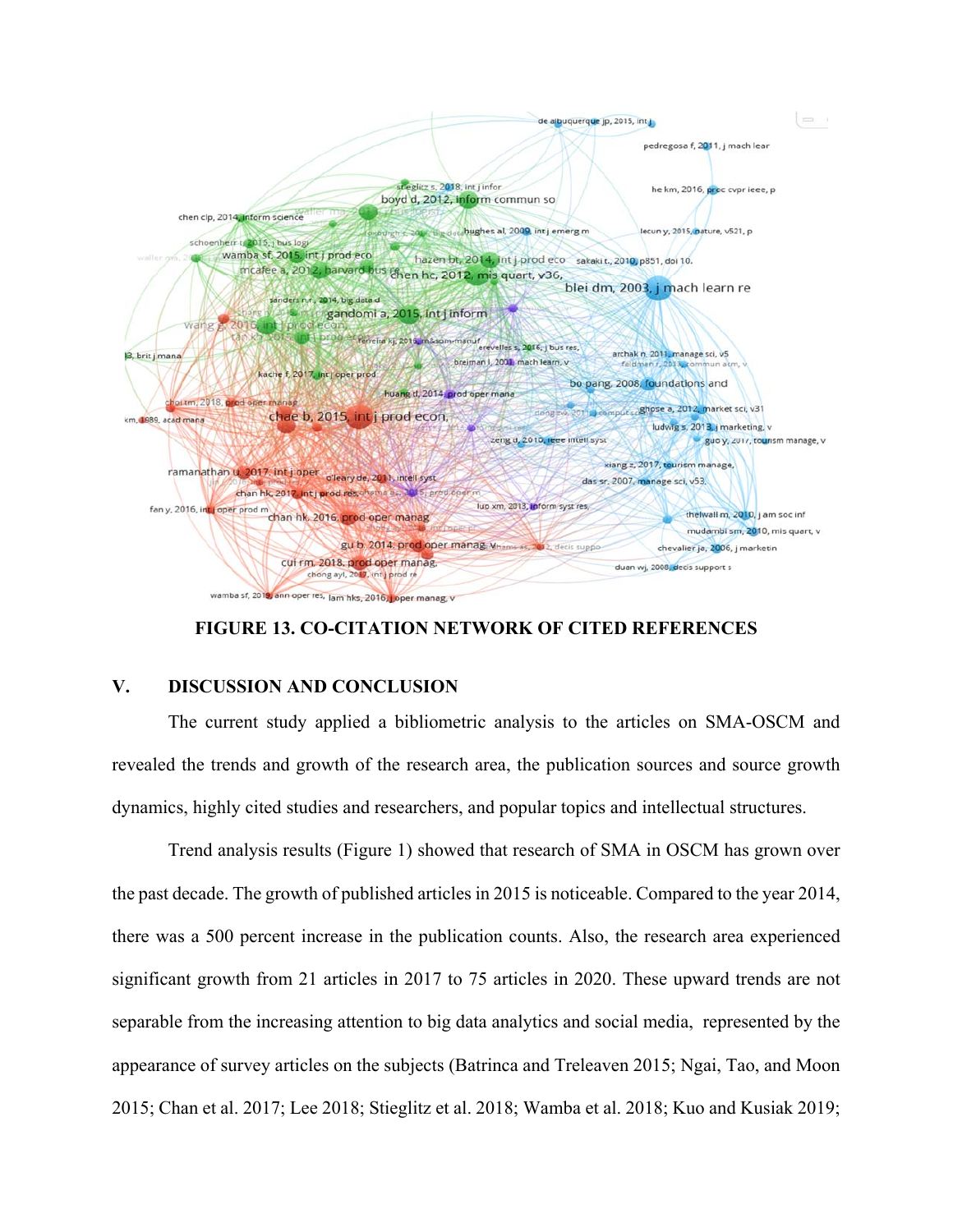Huang, Potter, and Eyers 2020). This is also evidence that SMA is part of the latest research cluster, which has become the most dominant since the year 2014 in the data-driven or data-based OSCM publications (Nguyen et al. 2021).

The analysis of publication sources (Figure 2, 3, 4, & 5) showed the dynamics of SMA research in relation to academic journals. Given over 160 journals in the dataset, the SMA article publications were skewed toward a few representative OSCM journals, including POM, IJPR, IJPE, and AOR. The year 2018 was a milestone when several SMA articles were published in two journals: POM and AOR. POM published a special issue (Volume 27, Issue 10) on big data in supply chain management (Sanders and Ganeshan 2018). Six articles from the special issue appear to be addressing topics related to SMA, which belongs under the umbrella of big data. Among them are "The Operational Value of Social Media Information" (Cui et al. 2018) and "Big Data Analytics in Operations Management" (Choi, Wallace, and Wang 2018). Likewise, AOR published a special issue in big data analytics (Wamba et al. 2018).

A co-citation network of relevant journals showed that the research of SMA in OSCM is multidisciplinary and three broad academic disciplines or clusters emerged from the network. One cluster is largely comprised of journals focusing on production planning, logistics, and transportation, including IJPE, IJPR, AOR, EJPR, and J of Clean Production. This indicates that many published articles investigated the role of social media and analytics for a variety of operational and manufacturing practices. Another cluster consists primarily of top-tier journals in their respective business functional areas, such as operations management, MIS, marketing, and general business. This finding indicates that the SMA-OSCM research is closely tied into other business disciplines such as MIS (e.g., MISQ, ISR), marketing (e.g., J of Marketing), and management science (e.g., Kumar, Mookerjee, and Shubham 2018). The third cluster includes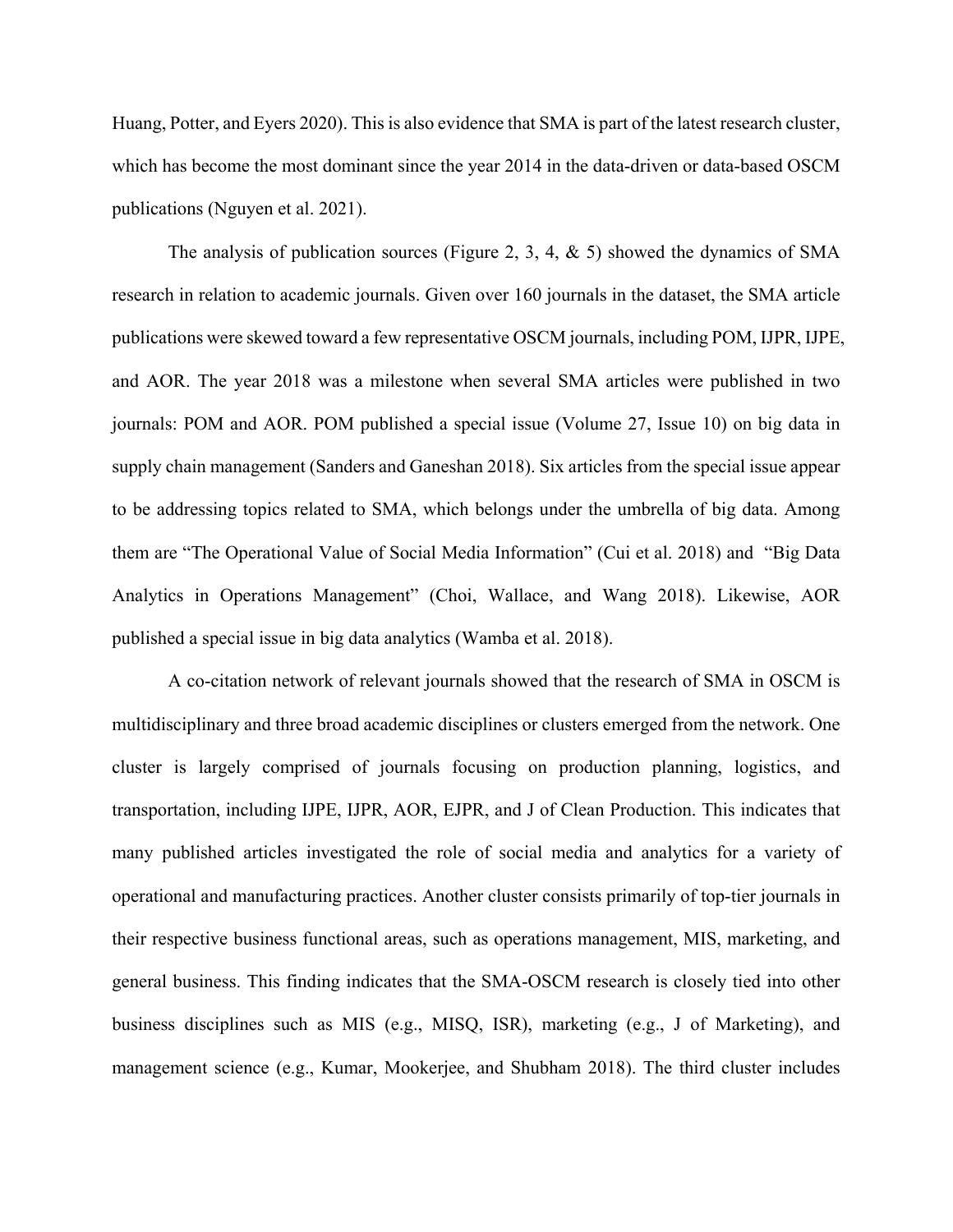journals (e.g., Communications of ACM) in information and computer science and Decision Support Systems is the most cited in this group. This indicates that disciplines like computer science are considered important reference fields for SMA research in OSCM as new computational techniques and methods (e.g., machine learning) are continually emerging.

The findings (Table 2) regarding highly cited articles showed what types of articles were popularly cited. First, the most cited article (Chae 2015), which is about Twitter Analytics for OSCM, indicates that data from Twitter, among many potential SM platforms, is popularly used and discussed in OSCM research (e.g., Papadopoulos et al. 2017; Bhattacharjya et al. 2018; Cui et al. 2018). Second, many highly cited papers were survey papers reviewing the field (Sheng, Amankwah-Amoah, and Wang 2017; Stieglitz et al. 2018). Most of them focused on the role of SMA and/or big data analytics for a specific area of OSCM, including logistics (Winkelhaus and Grosse 2020), disaster management (Akter and Wamba 2019), food industries (Singh, Shukla, and Mishra 2018), and railway transportation systems (Ghofrani et al. 2018). The third trend is the articles addressing sustainability and relevant topics in connection with SMA and big data were popularly cited (Dubey et al. 2016; Papadopoulos et al. 2017; Wu et al. 2017). Fourth among the highly cited articles are those demonstrating the value of social media data for operational practices, including product defect discovery (Abrahams et al. 2015) and demand forecasting (Cui et al. 2018). The last group includes methodological articles introducing innovative methods (Chan et al. 2016) or computational approaches such as sentiment analysis and topic modeling (Rao et al. 2016; Villarroel Ordenes et al. 2017) for extracting the value of social media data.

The results of the most relevant authors showed 51 authors are having published two or more articles. This suggests that SMA is considered a research stream for these active researchers. Many relevant authors published their first paper as early as 2015 and 2016 and additional papers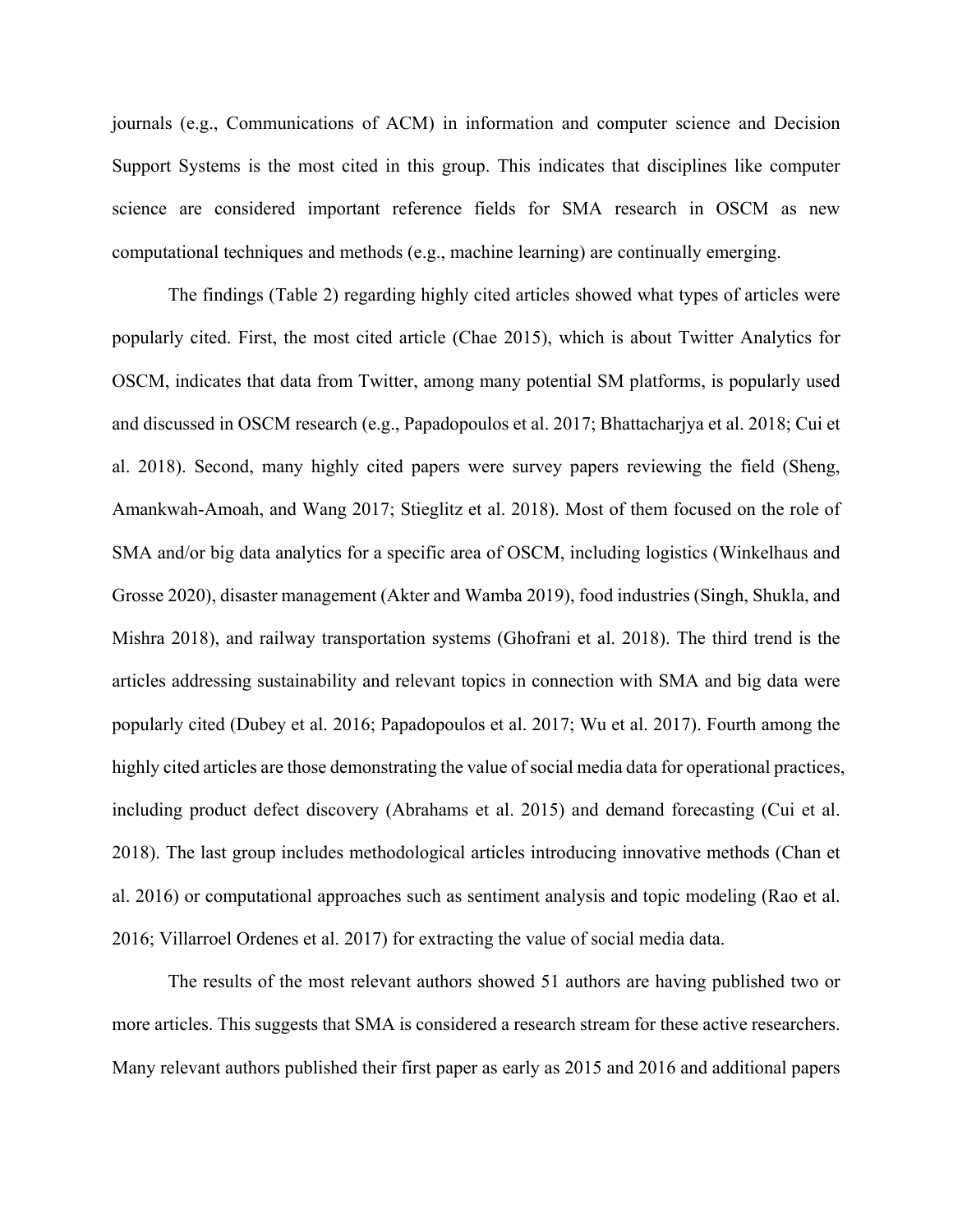as late as 2020 and 2021. For half of the top authors (Figure 7), the gap between their first and second papers is just a year. For some, the gap appears to be four or five years.

The results of a search of authors' keywords (Figure 8, 9, 10, and 11) showed the dynamic nature of SMA topics in OSCM. First, the topics have become increasingly diverse over the years as more articles have been published. Initially, popular topics were SCM, OM, Internet, MapReduce, business intelligence, internet, classification, user-generated content, and online reviews. Legacy technologies and traditional methodologies (e.g., MapReduce, business intelligence) were popular until 2017. Since 2018, the topics have become increasingly diverse. This diversity is shown both in technologies and applications. Such technologies include sentiment analysis, machine learning, Twitter, Industry 4.0, deep learning, and artificial intelligence. New application areas include sustainability, service operations, emergency management, and ecommerce.

The results of a search of a direct citation network (Figure 12) and the co-citation network of cited references (Figure 13) showed the intellectual structures of SMA-OSCM research. First, those earlier articles were either (1) seeking to advance SMA as an emerging methodological approach or (2) proposing novel SMA frameworks in operational contexts. Stieglitz's article (2014) belongs to the first category as it introduced SMA as "an emerging interdisciplinary research field". Several papers are in the second category, including Twitter Analytics (Chae 2015), a text analytics framework for product defect discovery (Abrahams et al. 2015), a mixed-method approach to social media data (Chan et al. 2016), and a neural network approach (Chong et al. 2016). Second, as the value of social media data is the underlying theme in the intellectual structure, the field has paid far greater attention to two types of data: user-generated content (Abrahams et al. 2015; Chen, Zheng, and Ceran 2016; Chong et al. 2016) and Twitter data (Chae 2015; Bhattacharjya et al. 2018;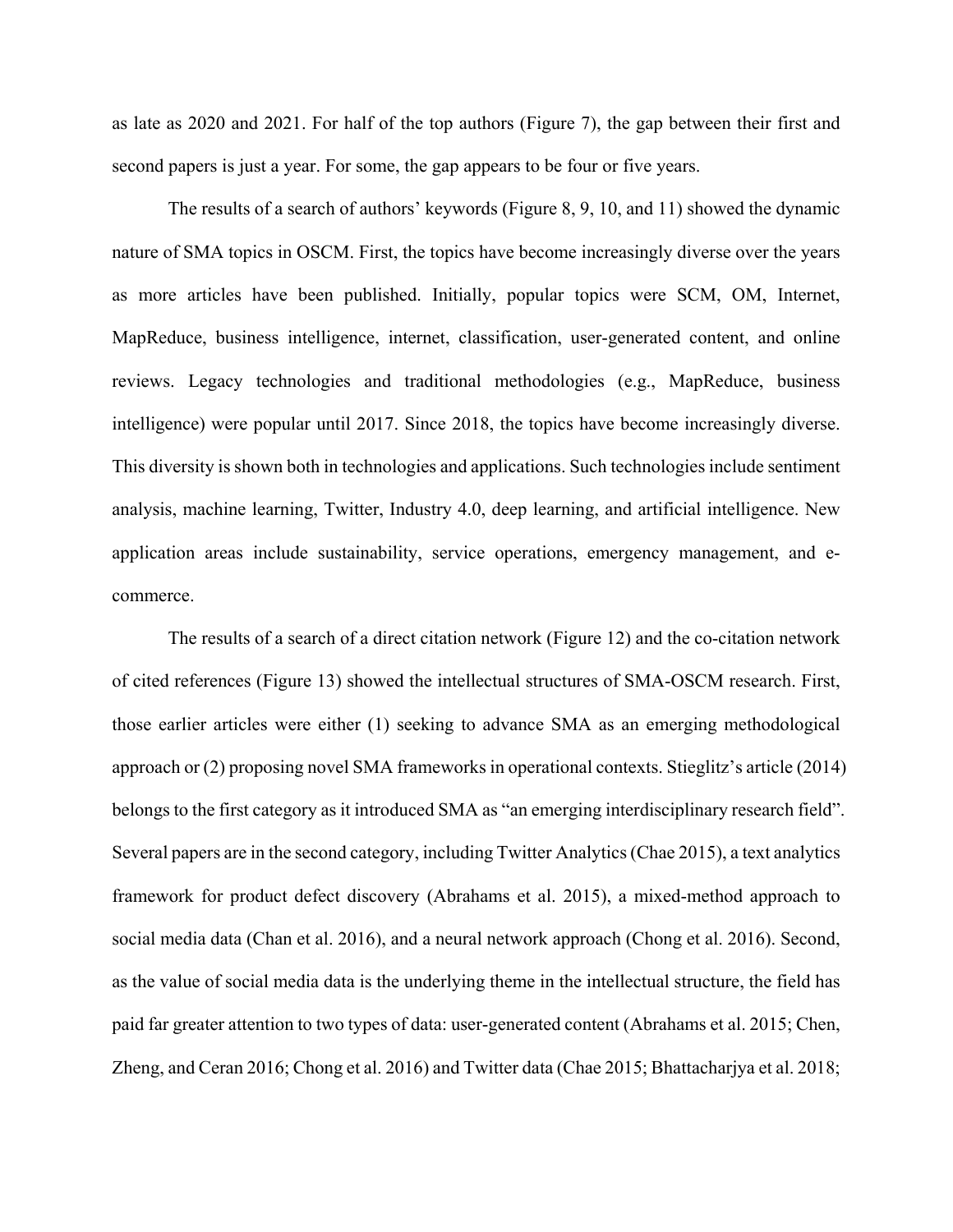Mishra and Singh 2018). Third, special issues in 2018 by two journals (POM and AOR) made a significant contribution to the formation of the intellectual structures as shown by the fact that, among 35 articles in the historical direct citation network (Figure 13), eight articles were from the two special issues. Fourth, SMA-OSCM as an emerging field converges from the intersection of three broad research inquiries or reference fields, including computer science, business  $\&$ management, and OSCM. The first is considered the reference field for big data technologies and computational methodologies, with the second providing perspectives on big data and relevant phenomenon (e.g., digital transformation, Industry 4.0), and the third as the reference field for SMA applications.

There are three areas of recommendation for future studies of SMA in OSCM. First, the field can benefit from increasing diversity in data sources. While the variety of social media platforms and the value of social media data are two key themes in the literature, this study showed that customer review sites and Twitter have been most popular in SMA-OSCM. Variety (e.g., data type, data source) is considered one of the key characteristics of social media and big data. Future studies should explore the value of firm-generated content as well as data from various SM platforms, including Instagram (McCrow-Young 2021), Reddit (Proferes et al. 2021), and Youtube (Thelwall 2018). In addition, multiple data sources can be considered for a single study. Cui et al's study (2018) is in line with this recommendation as the authors explore the use of Facebook data with traditional business data for more accurate demand forecasting.

Second, methodological diversity is another area future studies should consider as there is continuing advancement, such as deep learning, in computational and statistical sciences. This study showed that topic modeling (Blei, Ng, and Jordan 2003) and sentiment analysis (Pang and Lee 2008) have been popular computational methods in the SMA-OSCM literature. There are a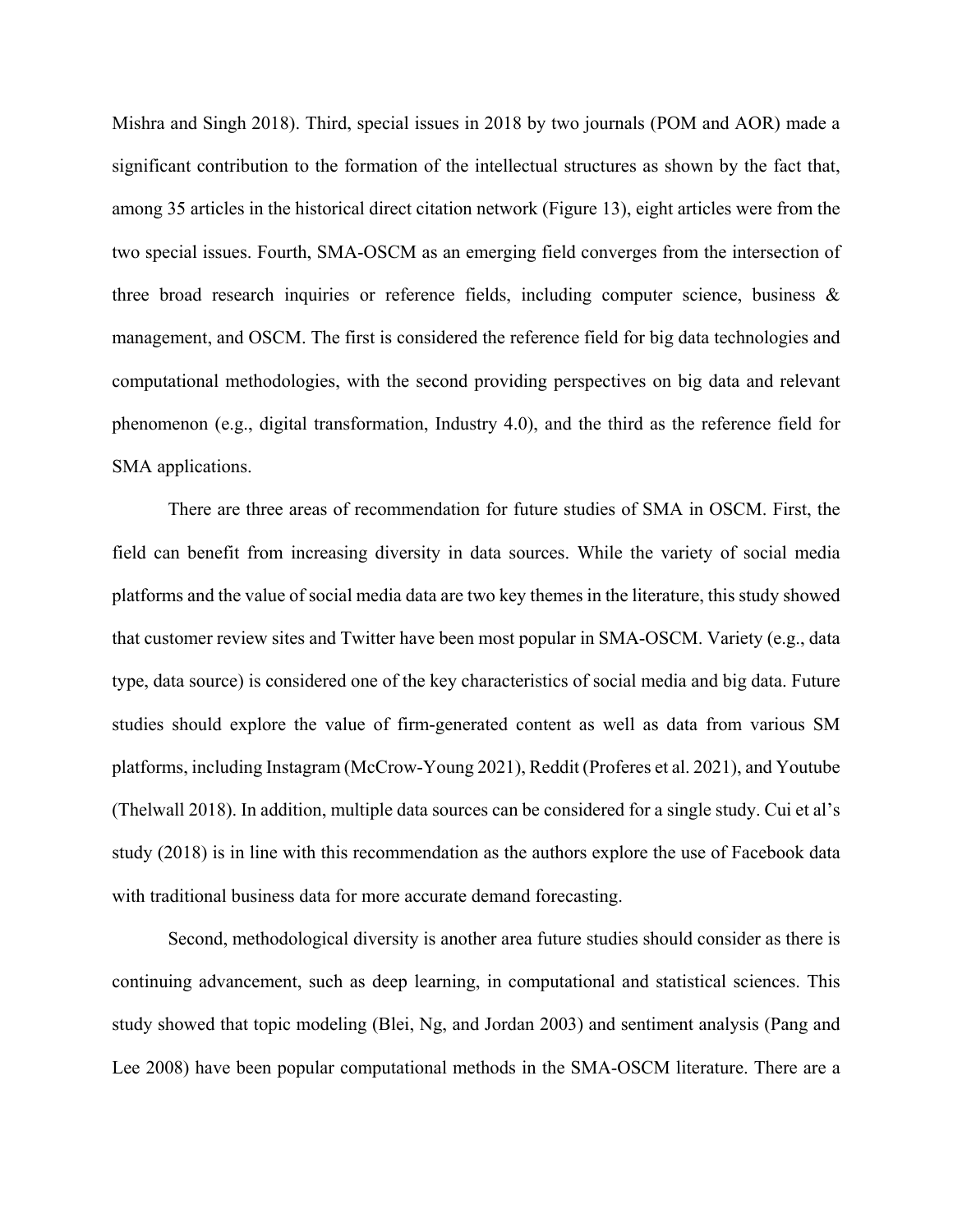myriad of computational methods and algorithms (Antons et al. 2021). For example, there are different approaches, such as probabilistic and network-based, to topic modeling. In probabilistic topic modeling alone, there are numerous algorithms from supervised and unsupervised machine learning. Also, some topics modeling methods and algorithms are specifically designed for business and social science research (Roberts et al. 2014). Broader adoption of deep learning and other emerging computational techniques are expected for future studies.

Lastly, social media platforms are not stand-alone technologies. Rather, they are part of broader societal and business changes being driven by digital technologies. Likewise, SMA is part of the analytic paradigm, also known as big data, which is a major technological phenomenon and interacts with other technological breakthroughs such as Industry 4.0, smart manufacturing, and blockchain. Thus, it is important to study the interfaces between these emerging technologies and develop analytical solutions utilizing both social media data and machine-generated data for OSCM. A recent article (Choi, Guo, and Luo 2020) explores the interface between social media and blockchain and offers insights for future research in this direction.

#### **VI. LIMITATIONS**

This study is not without limitations. A bibliometric analysis depends on the data source and the metrics used in the study. Our study relied on a single bibliographic data source. While the Web of Science (WoS) is considered a popular, reliable, and comprehensive data source for bibliometric studies (Yang et al. 2021), it is noted that there are a growing number of alternatives, including Scopus, Google Scholar, Crossref, Microsoft Academic, and Dimensions (Guerrero-Bote et al. 2021), and these data sources have strengths and weaknesses. For example, a recent study reported that Microsoft Academic is more comprehensive than WoS and other data sources (Visser, van Eck, and Waltman 2021).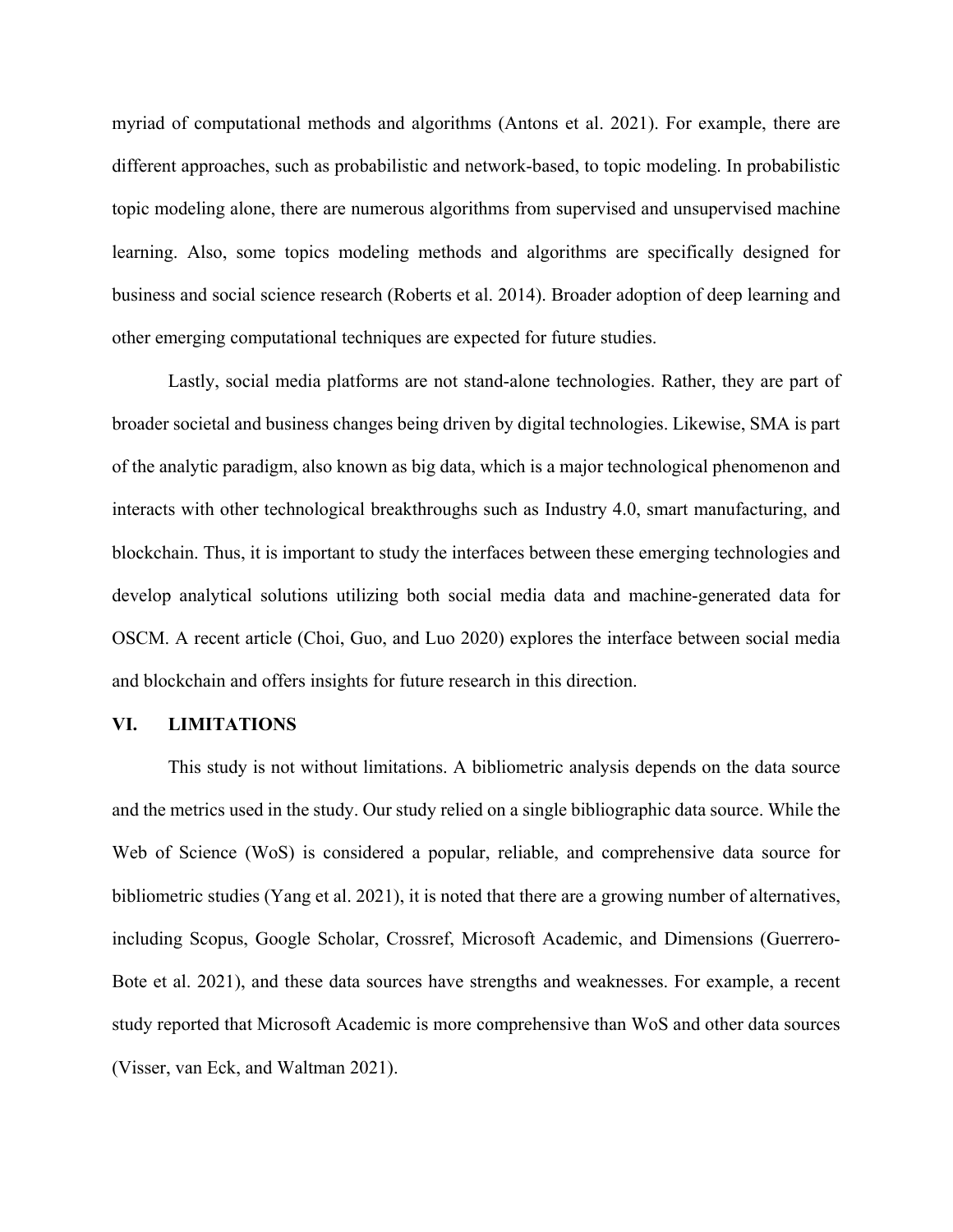The goal of a bibliometric analysis is to *quantify* the impact of articles, authors, and journals using a variety of metrics. It is also noted that these quantified metrics have limits, and relying solely on them could lead to pitfalls (Belter 2015). For example, there are different reasons authors cite other papers, thus the number of times an article is cited alone may not fully capture the "impact" of the article (Belter 2015).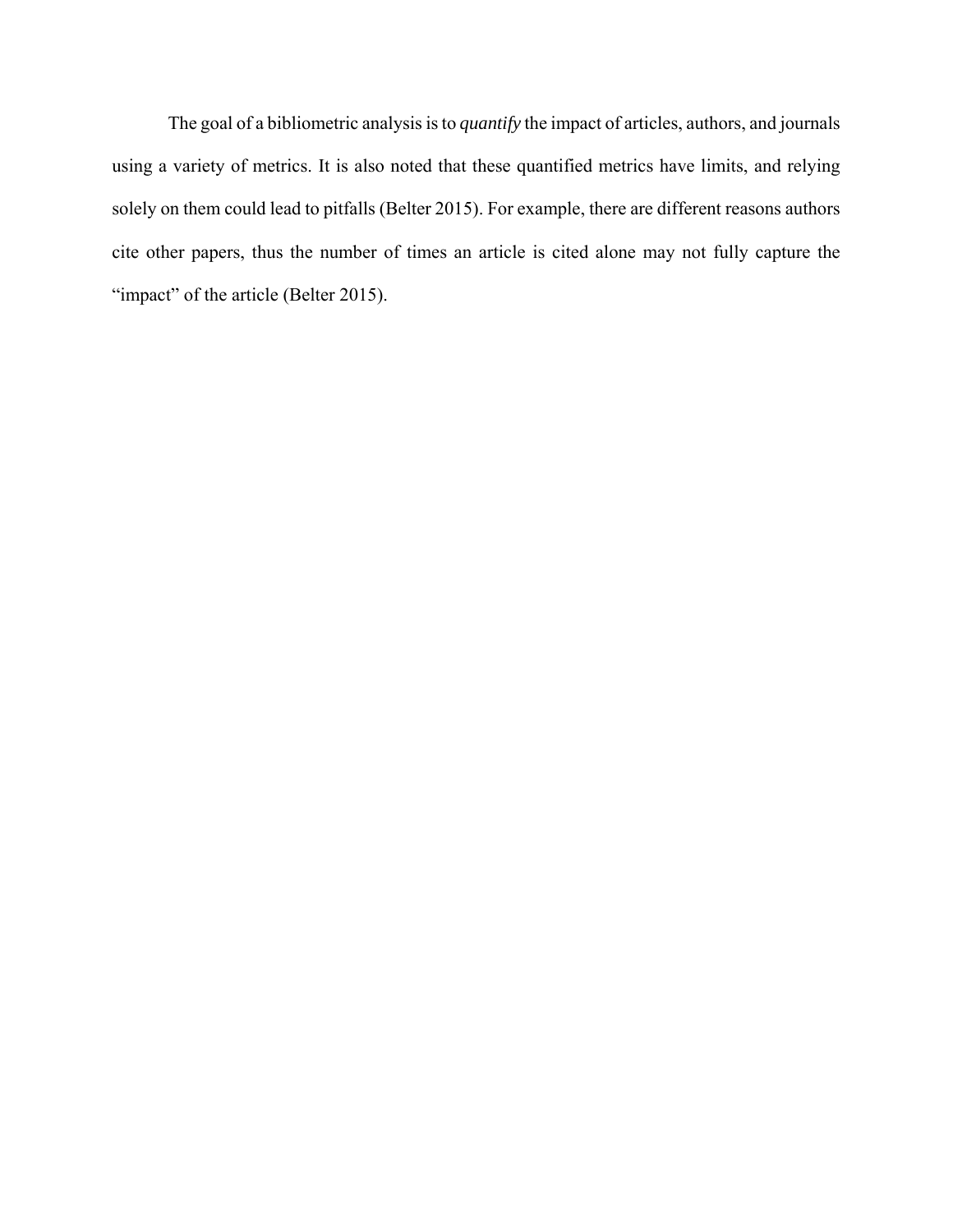## **VII. REFERENCES**

- Abrahams, Alan S., Weiguo Fan, G. Alan Wang, Zhongju Zhang, and Jian Jiao. 2015. "An Integrated Text Analytic Framework for Product Defect Discovery." *Production and Operations Management* 24 (6):975-90. doi: https://doi.org/10.1111/poms.12303.
- Akter, Shahriar, and Samuel Fosso Wamba. 2019. "Big data and disaster management: a systematic review and agenda for future research." *Annals of Operations Research* 283 (1):939-59. doi: 10.1007/s10479-017-2584-2.
- Antons, David, Christoph F Breidbach, Amol M Joshi, and Torsten Oliver Salge. 2021. "Computational Literature Reviews: Method, Algorithms, and Roadmap." *Organizational Research Methods*:1094428121991230.
- Aral, S, C Dellarocas, and D Godes. 2013. "Social Media and Business Transformation: A Framework for Research." *Information Systems Research* 24 (1):3-13.
- Aria, Massimo, and Corrado Cuccurullo. 2017a. "bibliometrix: An R-tool for comprehensive science mapping analysis." *Journal of Informetrics* 11 (4):959-75.
	- -. 2021. "Biblioshiny: bibliometrix for no coders." Accessed May 25.
- Batrinca, Bogdan, and Philip C Treleaven. 2015. "Social media analytics: a survey of techniques, tools, and platforms." *Ai & Society* 30 (1):89-116.
- Belter, Christopher W. 2015. "Bibliometric indicators: opportunities and limits." *Journal of the Medical Library Association: JMLA* 103 (4):219.
- Bhattacharjya, Jyotirmoyee, Adrian Bachman Ellison, Vincent Pang, and Arda Gezdur. 2018. "Creation of unstructured big data from customer service." *The International Journal of Logistics Management* 29 (2):723-38. doi: 10.1108/IJLM-06-2017-0157.
- Blei, David M, Andrew Y Ng, and Michael I Jordan. 2003. "Latent dirichlet allocation." *The Journal of Machine Learning Research* 3:993-1022.
- Boyd, Danah, and Kate Crawford. 2012. "Critical Questions for Big Data." *Information, Communication & Society* 15 (5):662-79. doi: 10.1080/1369118X.2012.678878.
- Breiman, Leo. 1996. "Bagging predictors." *Machine Learning* 24 (2):123-40.
- Brooker, Phillip, Julie Barnett, and Timothy Cribbin. 2016. "Doing social media analytics." *Big Data & Society* 3 (2):2053951716658060.
- Chae, Bongsug Kevin. 2015. "Insights from Hashtag# SupplyChain and Twitter Analytics: Considering Twitter and Twitter Data for Supply Chain Practice and Research." *International Journal of Production Economics* 165:247-59.
- Chae, Bongsug Kevin, Roger McHaney, and Chwen Sheu. 2020. "Exploring social media use in B2B supply chain operations." *Business Horizons* 63 (1):73-84.
- Chan, Hing Kai, Ewelina Lacka, Rachel W. Y. Yee, and Ming K. Lim. 2017. "The role of social media data in operations and production management." *International Journal of Production Research* 55 (17):5027-36. doi: 10.1080/00207543.2015.1053998.
- Chan, Hing Kai, Xiaojun Wang, Ewelina Lacka, and Min Zhang. 2016. "A mixed‐method approach to extracting the value of social media data." *Production and Operations Management* 25 (3):568-83.
- Chen, Hongyu, Zhiqiang Zheng, and Yasin Ceran. 2016. "De‐biasing the reporting bias in social media analytics." *Production and Operations Management* 25 (5):849-65.
- Cheng, TCE, Hugo KS Lam, Andrew Lyons, and Andy Yeung. 2020. "Researching the use of social media in operations and supply chain management: What can we learn from other business disciplines?"*. International Journal of Operations & Production Management*.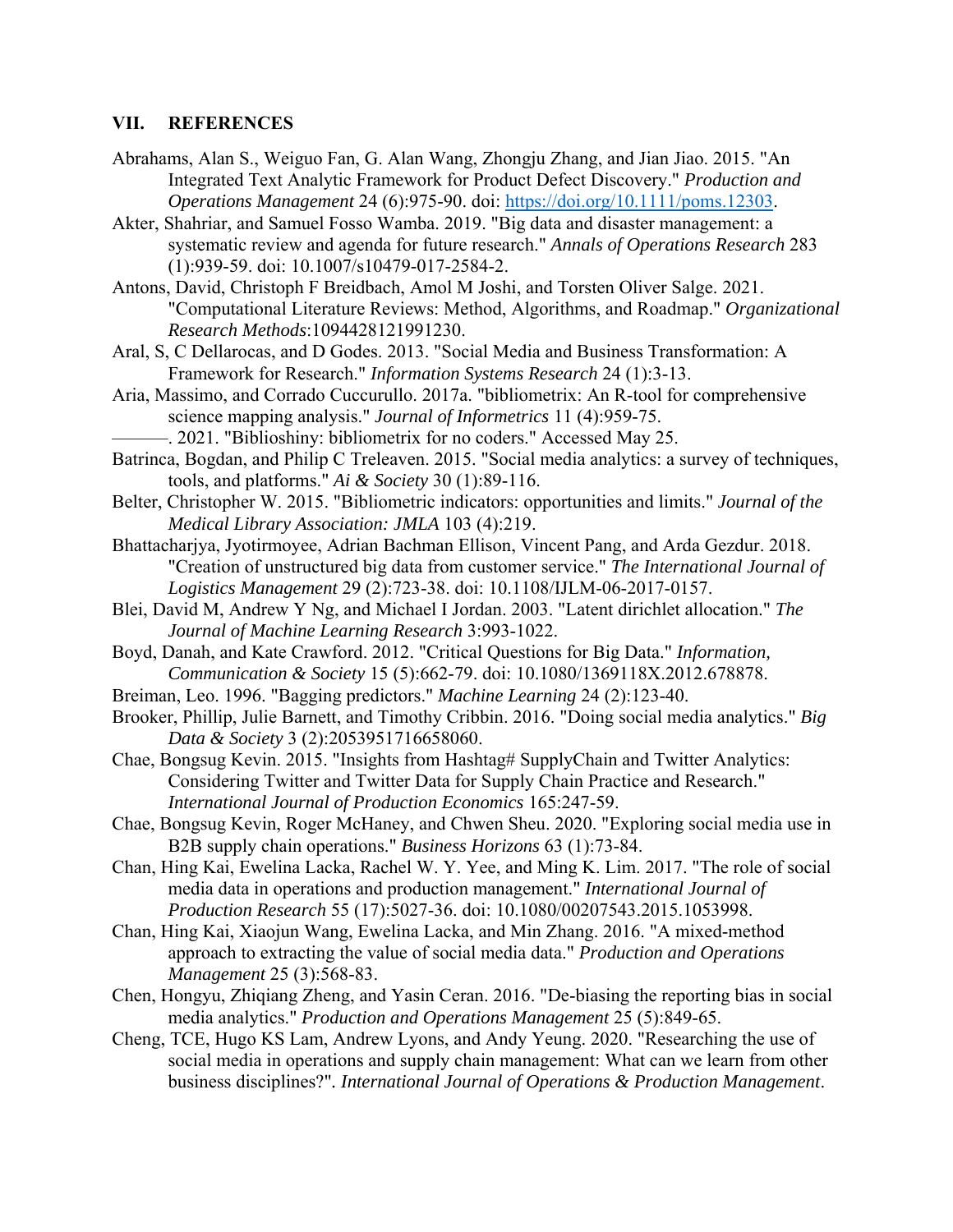- Chevalier, Judith A, and Dina Mayzlin. 2006. "The effect of word of mouth on sales: Online book reviews." *Journal of Marketing Research* 43 (3):345-54.
- Choi, Tsan-Ming, Shu Guo, and Suyuan Luo. 2020. "When blockchain meets social-media: Will the result benefit social media analytics for supply chain operations management?"*. Transportation Research Part E: Logistics and Transportation Review* 135:101860. doi: https://doi.org/10.1016/j.tre.2020.101860.
- Choi, Tsan‐Ming, Stein W Wallace, and Yulan Wang. 2018. "Big data analytics in operations management." *Production and Operations Management* 27 (10):1868-83.
- Chong, Alain Yee Loong, Boying Li, Eric WT Ngai, Eugene Ch'ng, and Filbert Lee. 2016. "Predicting online product sales via online reviews, sentiments, and promotion strategies: A big data architecture and neural network approach." *International Journal of Operations & Production Management*.
- Cui, Ruomeng, Santiago Gallino, Antonio Moreno, and Dennis J Zhang. 2018. "The operational value of social media information." *Production and Operations Management* 27 (10):1749-69.
- Dubey, Rameshwar, Angappa Gunasekaran, Stephen J Childe, Samuel Fosso Wamba, and Thanos Papadopoulos. 2016. "The impact of big data on world-class sustainable manufacturing." *The International Journal of Advanced Manufacturing Technology* 84  $(1-4):631-45.$
- Fan, Weiguo, and Michael D. Gordon. 2014. "The power of social media analytics." *Commun. ACM* 57 (6):74-81. doi: 10.1145/2602574.
- Fortunato, Santo. 2010. "Community detection in graphs." *Physics Reports* 486 (3):75-174.
- Gandomi, Amir, and Murtaza Haider. 2015. "Beyond the hype: Big data concepts, methods, and analytics." *International Journal of Information Management* 35 (2):137-44.
- Ghofrani, Faeze, Qing He, Rob M. P. Goverde, and Xiang Liu. 2018. "Recent applications of big data analytics in railway transportation systems: A survey." *Transportation Research Part C: Emerging Technologies* 90:226-46. doi: https://doi.org/10.1016/j.trc.2018.03.010.
- Ghose, Anindya, Panagiotis G Ipeirotis, and Beibei Li. 2012. "Designing ranking systems for hotels on travel search engines by mining user-generated and crowdsourced content." *Marketing Science* 31 (3):493-520.
- Griffiths, Thomas L, and Mark Steyvers. 2004. "Finding scientific topics." *Proceedings of the National Academy of Sciences* 101 (suppl 1):5228-35.
- Guerrero-Bote, Vicente P., Zaida Chinchilla-Rodríguez, Abraham Mendoza, and Félix de Moya-Anegón. 2021. "Comparative Analysis of the Bibliographic Data Sources Dimensions and Scopus: An Approach at the Country and Institutional Levels." *Frontiers in Research Metrics and Analytics* 5. doi: 10.3389/frma.2020.593494.
- Hazen, Benjamin T., Christopher A. Boone, Jeremy D. Ezell, and L. Allison Jones-Farmer. 2014. "Data quality for data science, predictive analytics, and big data in supply chain management: An introduction to the problem and suggestions for research and applications." *International Journal of Production Economics* 154 (0):72-80. doi: http://dx.doi.org/10.1016/j.ijpe.2014.04.018.
- Huang, Shupeng, Andrew Potter, and Daniel Eyers. 2020. "Social media in operations and supply chain management: State-of-the-Art and research directions." *International Journal of Production Research* 58 (6):1893-925. doi: 10.1080/00207543.2019.1702228.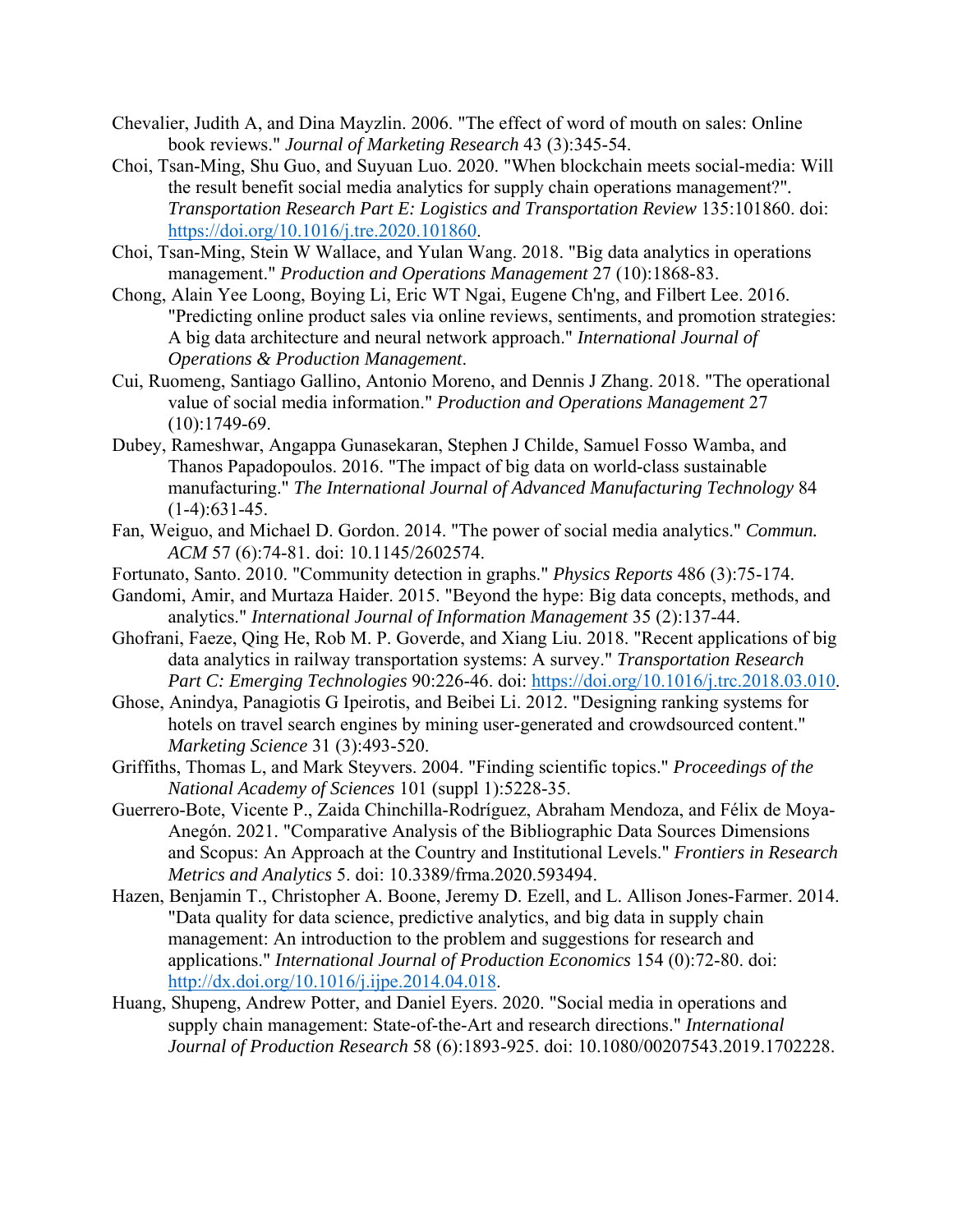- Huang, Tingliang, and Jan A. Van Mieghem. 2014. "Clickstream Data and Inventory Management: Model and Empirical Analysis." *Production and Operations Management* 23 (3):333-47. doi: 10.1111/poms.12046.
- Hunter, J. D. 2007. "Matplotlib: A 2D Graphics Environment." *Computing in Science & Engineering* 9 (3):90-5. doi: 10.1109/MCSE.2007.55.
- Jeong, Byeongki, Janghyeok Yoon, and Jae-Min Lee. 2019. "Social media mining for product planning: A product opportunity mining approach based on topic modeling and sentiment analysis." *International Journal of Information Management* 48:280-90. doi: https://doi.org/10.1016/j.ijinfomgt.2017.09.009.
- Kaplan, Andreas M, and Michael Haenlein. 2010. "Users of the world, unite! The challenges and opportunities of Social Media." *Business Horizons* 53 (1):59-68.
- Kumar, Subodha, Vijay Mookerjee, and Abhinav Shubham. 2018. "Research in Operations Management and Information Systems Interface." *Production and Operations Management* 27 (11):1893-905. doi: https://doi.org/10.1111/poms.12961.
- Kuo, Yong-Hong, and Andrew Kusiak. 2019. "From data to big data in production research: the past and future trends." *International Journal of Production Research* 57 (15-16):4828- 53.
- Lau, Raymond YK, Chunping Li, and Stephen SY Liao. 2014. "Social analytics: Learning fuzzy product ontologies for aspect-oriented sentiment analysis." *Decision Support Systems* 65:80-94.
- Lee, In. 2018. "Social media analytics for enterprises: Typology, methods, and processes." *Business Horizons* 61 (2):199-210. doi: https://doi.org/10.1016/j.bushor.2017.11.002.
- Maheshwari, Sumit, Prerna Gautam, and Chandra K. Jaggi. 2021. "Role of Big Data Analytics in supply chain management: current trends and future perspectives." *International Journal of Production Research* 59 (6):1875-900. doi: 10.1080/00207543.2020.1793011.
- McAfee, Andrew, Erik Brynjolfsson, Thomas H Davenport, DJ Patil, and Dominic Barton. 2012. "Big data: the management revolution." *Harvard Business Review* 90 (10):60-8.
- McCrow-Young, Ally. 2021. "Approaching Instagram data: reflections on accessing, archiving and anonymising visual social media." *Communication Research and Practice* 7 (1):21- 34. doi: 10.1080/22041451.2020.1847820.
- Mishra, Nishikant, and Akshit Singh. 2018. "Use of twitter data for waste minimisation in beef supply chain." *Annals of Operations Research* 270 (1):337-59. doi: 10.1007/s10479-016- 2303-4.
- Moe, Wendy W, and David A Schweidel. 2017. "Opportunities for innovation in social media analytics." *Journal of Product Innovation Management* 34 (5):697-702.
- Ngai, Eric WT, Spencer SC Tao, and Karen KL Moon. 2015. "Social media research: Theories, constructs, and conceptual frameworks." *International Journal of Information Management* 35 (1):33-44.
- Nguyen, Duy Tan, Yossiri Adulyasak, Jean-François Cordeau, and Silvia I Ponce. 2021. "Datadriven operations and supply chain management: established research clusters from 2000 to early 2020." *International Journal of Production Research*:1-25.
- O'Leary, D. 2011. "The Use of Social Media in the Supply Chain: Survey and Extensions." *Intelligent Systems in Accounting, Finance and Management* 18:121-44.
- Pang, B, and L Lee. 2008. "Opinion mining and sentiment analysis." *Foundations and Trends in Information Retrieval* 2 (1-2):1-135.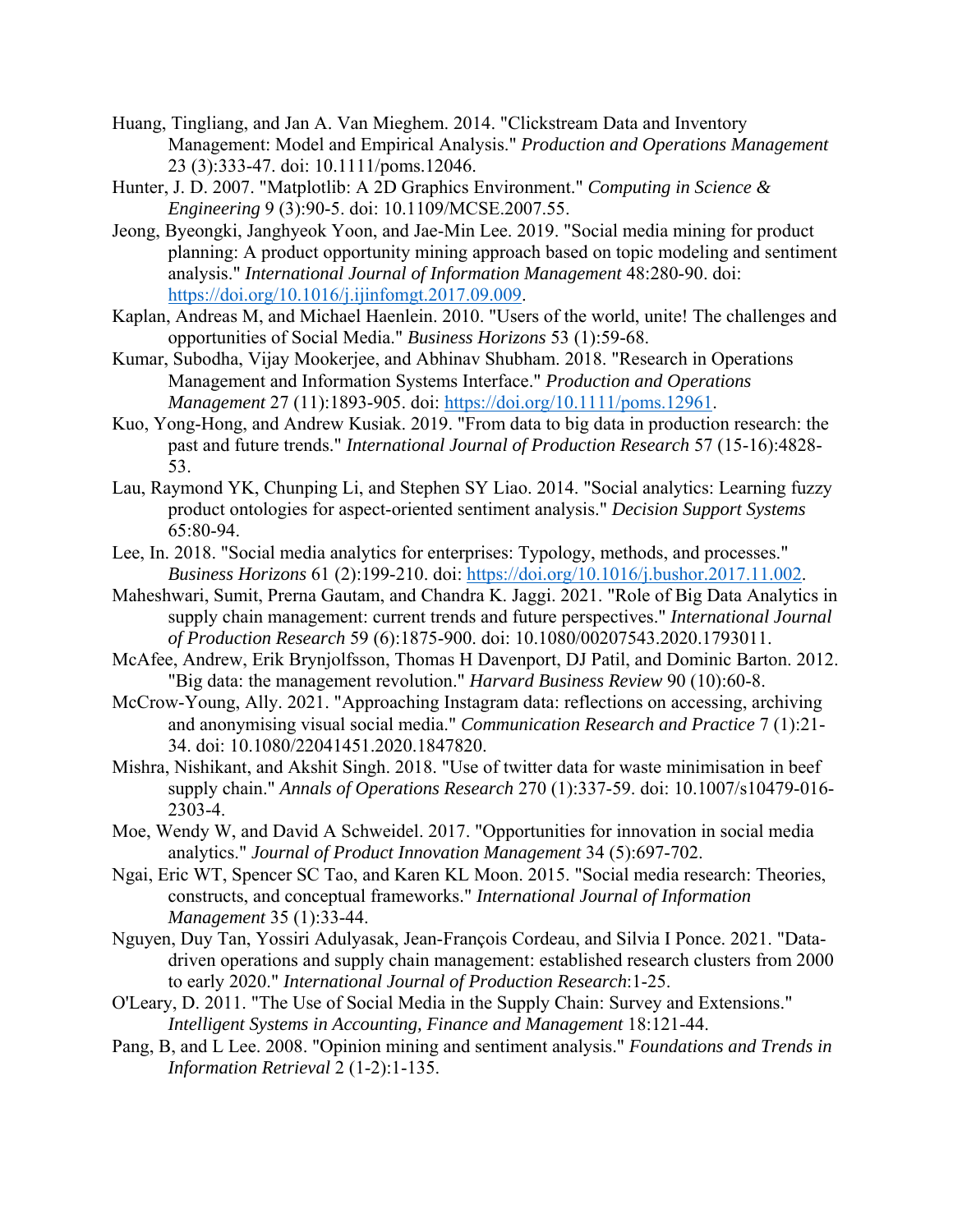- Papadopoulos, Thanos, Angappa Gunasekaran, Rameshwar Dubey, Nezih Altay, Stephen J Childe, and Samuel Fosso-Wamba. 2017. "The role of Big Data in explaining disaster resilience in supply chains for sustainability." *Journal of Cleaner Production* 142:1108- 18.
- Proferes, Nicholas, Naiyan Jones, Sarah Gilbert, Casey Fiesler, and Michael Zimmer. 2021. "Studying Reddit: A Systematic Overview of Disciplines, Approaches, Methods, and Ethics." *Social Media + Society* 7 (2):20563051211019004. doi: 10.1177/20563051211019004.
- Ramanathan, Usha, Nachiappan Subramanian, and Guy Parrott. 2017. "Role of social media in retail network operations and marketing to enhance customer satisfaction." *International Journal of Operations & Production Management*.
- Rao, Yanghui, Haoran Xie, Jun Li, Fengmei Jin, Fu Lee Wang, and Qing Li. 2016. "Social emotion classification of short text via topic-level maximum entropy model." *Information & Management* 53 (8):978-86. doi: https://doi.org/10.1016/j.im.2016.04.005.
- Roberts, Margaret E, Brandon M Stewart, Dustin Tingley, Christopher Lucas, Jetson Leder‐Luis, Shana Kushner Gadarian, Bethany Albertson, and David G Rand. 2014. "Structural Topic Models for Open‐Ended Survey Responses." *American Journal of Political Science* 58 (4):1064-82.
- Sanders, Nada R., and Ram Ganeshan. 2018. "Big Data in Supply Chain Management." *Production and Operations Management* 27 (10):1745-8. doi: https://doi.org/10.1111/poms.12892.
- Sheng, Jie, Joseph Amankwah-Amoah, and Xiaojun Wang. 2017. "A multidisciplinary perspective of big data in management research." *International Journal of Production Economics* 191:97-112. doi: https://doi.org/10.1016/j.ijpe.2017.06.006.
- Singh, Akshit, Nagesh Shukla, and Nishikant Mishra. 2018. "Social media data analytics to improve supply chain management in food industries." *Transportation Research Part E: Logistics and Transportation Review* 114:398-415. doi: https://doi.org/10.1016/j.tre.2017.05.008.
- Small, Henry. 1973. "Co-citation in the scientific literature: A new measure of the relationship between two documents." *Journal of the American society for information science* 24 (4):265-9.
- Stieglitz, Stefan, Linh Dang-Xuan, Axel Bruns, and Christoph Neuberger. 2014. "Social Media Analytics." *WIRTSCHAFTSINFORMATIK* 56 (2):101-9. doi: 10.1007/s11576-014-0407- 5.
- Stieglitz, Stefan, Milad Mirbabaie, Björn Ross, and Christoph Neuberger. 2018. "Social media analytics–Challenges in topic discovery, data collection, and data preparation." *International Journal of Information Management* 39:156-68.
- Thelwall, Mike. 2018. "Social media analytics for YouTube comments: Potential and limitations." *International Journal of Social Research Methodology* 21 (3):303-16.
- Tranfield, David, David Denyer, and Palminder Smart. 2003. "Towards a methodology for developing evidence-informed management knowledge by means of systematic review." *British Journal of Management* 14 (3):207-22.
- Treem, Jeffrey W, and Paul M Leonardi. 2012. "Social media use in organizations: Exploring the affordances of visibility, editability, persistence, and association." *Communication yearbook* 36:143-89.